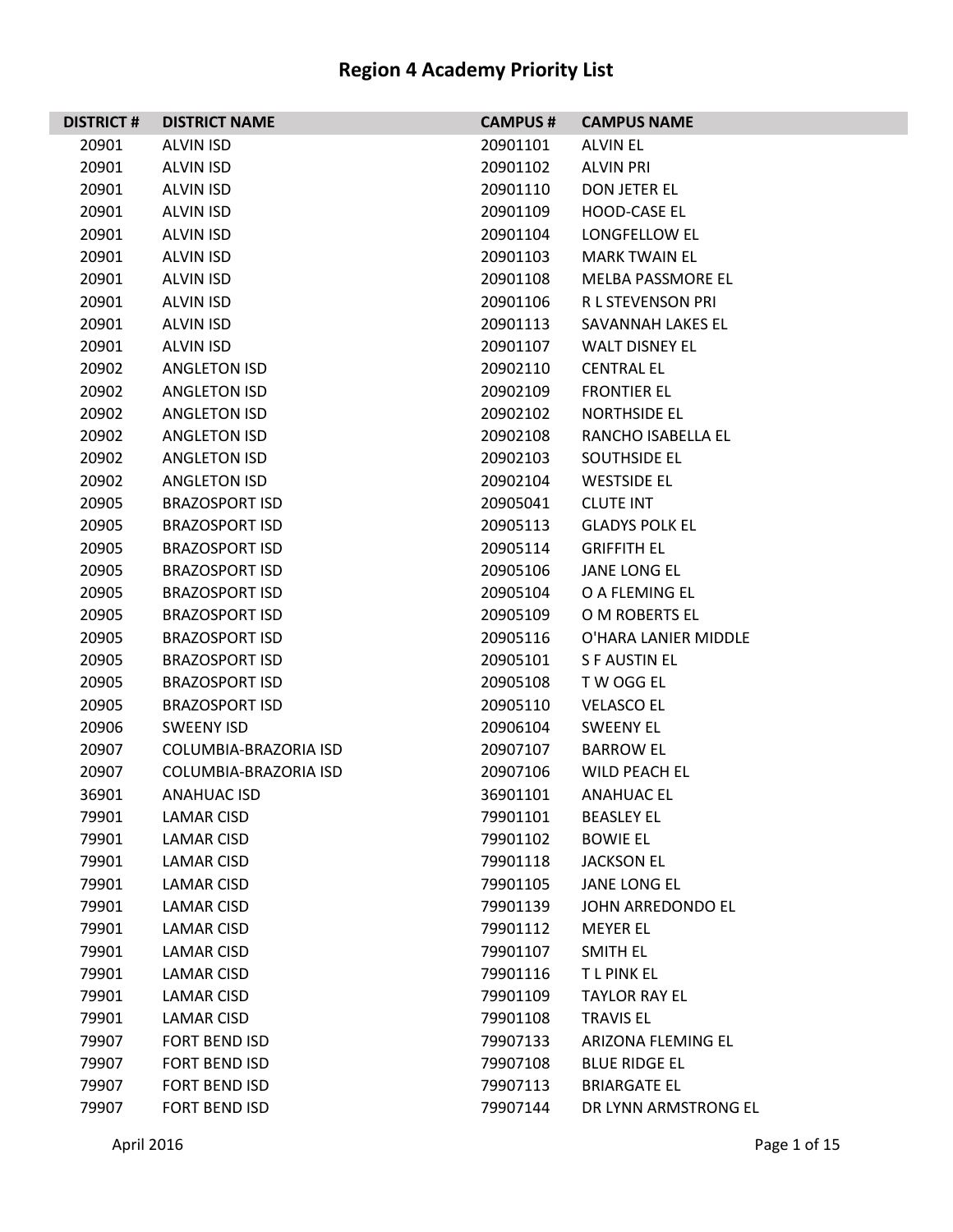| <b>DISTRICT#</b> | <b>DISTRICT NAME</b>            | <b>CAMPUS#</b> | <b>CAMPUS NAME</b>                 |
|------------------|---------------------------------|----------------|------------------------------------|
| 79907            | <b>FORT BEND ISD</b>            | 79907101       | E A JONES EL                       |
| 79907            | FORT BEND ISD                   | 79907131       | EDGAR GLOVER JR EL                 |
| 79907            | <b>FORT BEND ISD</b>            | 79907150       | <b>HERITAGE ROSE EL</b>            |
| 79907            | <b>FORT BEND ISD</b>            | 79907122       | <b>HUNTERS GLEN EL</b>             |
| 79907            | <b>FORT BEND ISD</b>            | 79907115       | LANTERN LANE EL                    |
| 79907            | <b>FORT BEND ISD</b>            | 79907139       | LULA BELLE GOODMAN EL              |
| 79907            | <b>FORT BEND ISD</b>            | 79907040       | M R WOOD CENTER FOR LEARNING       |
| 79907            | <b>FORT BEND ISD</b>            | 79907143       | <b>MARY AUSTIN HOLLEY EL</b>       |
| 79907            | <b>FORT BEND ISD</b>            | 79907118       | <b>MISSION BEND FL</b>             |
| 79907            | <b>FORT BEND ISD</b>            | 79907124       | <b>MISSION GLEN EL</b>             |
| 79907            | FORT BEND ISD                   | 79907129       | <b>MISSION WEST EL</b>             |
| 79907            | <b>FORT BEND ISD</b>            | 79907116       | <b>RIDGEGATE EL</b>                |
| 79907            | <b>FORT BEND ISD</b>            | 79907109       | <b>RIDGEMONT EL</b>                |
| 79907            | <b>FORT BEND ISD</b>            | 79907146       | <b>ROSA PARKS EL</b>               |
| 79907            | <b>FORT BEND ISD</b>            | 79907114       | <b>TOWNEWEST EL</b>                |
| 79907            | FORT BEND ISD                   | 79907134       | <b>WALTER MOSES BURTON EL</b>      |
| 79910            | STAFFORD MSD                    | 79910102       | STAFFORD EL                        |
| 79910            | STAFFORD MSD                    | 79910103       | <b>STAFFORD INT</b>                |
| 79910            | STAFFORD MSD                    | 79910101       | <b>STAFFORD PRI</b>                |
| 84802            | <b>ODYSSEY ACADEMY INC</b>      | 84802001       | <b>ODYSSEY ACADEMY - GALVESTON</b> |
| 84804            | AMBASSADORS PREPARATORY ACADEMY | 84804101       | AMBASSADORS PREPARATORY ACADEMY    |
| 84805            | PREMIER LEARNING ACADEMY        | 84805001       | PREMIER LEARNING ACADEMY           |
| 84901            | <b>DICKINSON ISD</b>            | 84901109       | <b>CALDER ROAD EL</b>              |
| 84901            | <b>DICKINSON ISD</b>            | 84901042       | <b>DUNBAR MIDDLE</b>               |
| 84901            | <b>DICKINSON ISD</b>            | 84901106       | <b>HUGHES ROAD EL</b>              |
| 84901            | <b>DICKINSON ISD</b>            | 84901105       | <b>JAKE SILBERNAGEL EL</b>         |
| 84901            | <b>DICKINSON ISD</b>            | 84901043       | JOHN AND SHAMARION BARBER MIDDLE   |
| 84901            | <b>DICKINSON ISD</b>            | 84901101       | KENNETH E LITTLE EL                |
| 84901            | <b>DICKINSON ISD</b>            | 84901108       | SAN LEON EL                        |
| 84902            | <b>GALVESTON ISD</b>            | 84902041       | <b>AUSTIN MIDDLE</b>               |
| 84902            | <b>GALVESTON ISD</b>            | 84902115       | <b>BURNET/ECU</b>                  |
| 84902            | <b>GALVESTON ISD</b>            | 84902114       | <b>COASTAL VILLAGE EL</b>          |
| 84902            | <b>GALVESTON ISD</b>            | 84902102       | <b>CRENSHAW EL AND MIDDLE</b>      |
| 84902            | <b>GALVESTON ISD</b>            | 84902104       | MORGAN EL MAGNET SCHOOL            |
| 84902            | <b>GALVESTON ISD</b>            | 84902106       | <b>OPPE EL</b>                     |
| 84902            | <b>GALVESTON ISD</b>            | 84902107       | <b>PARKER EL</b>                   |
| 84902            | <b>GALVESTON ISD</b>            | 84902006       | SCOTT COLLEGIATE ACADEMY           |
| 84902            | <b>GALVESTON ISD</b>            | 84902044       | <b>WEIS MIDDLE</b>                 |
| 84904            | LA MARQUE ISD                   | 84904108       | EARLY CHILDHOOD LEARNING CENTER    |
| 84904            | LA MARQUE ISD                   | 84904114       | LA MARQUE EL                       |
| 84904            | LA MARQUE ISD                   | 84904116       | LA MARQUE INT                      |
| 84906            | <b>TEXAS CITY ISD</b>           | 84906101       | <b>FRY INT</b>                     |
| 84906            | <b>TEXAS CITY ISD</b>           | 84906102       | <b>HEIGHTS EL</b>                  |
| 84906            | <b>TEXAS CITY ISD</b>           | 84906103       | KOHFELDT EL                        |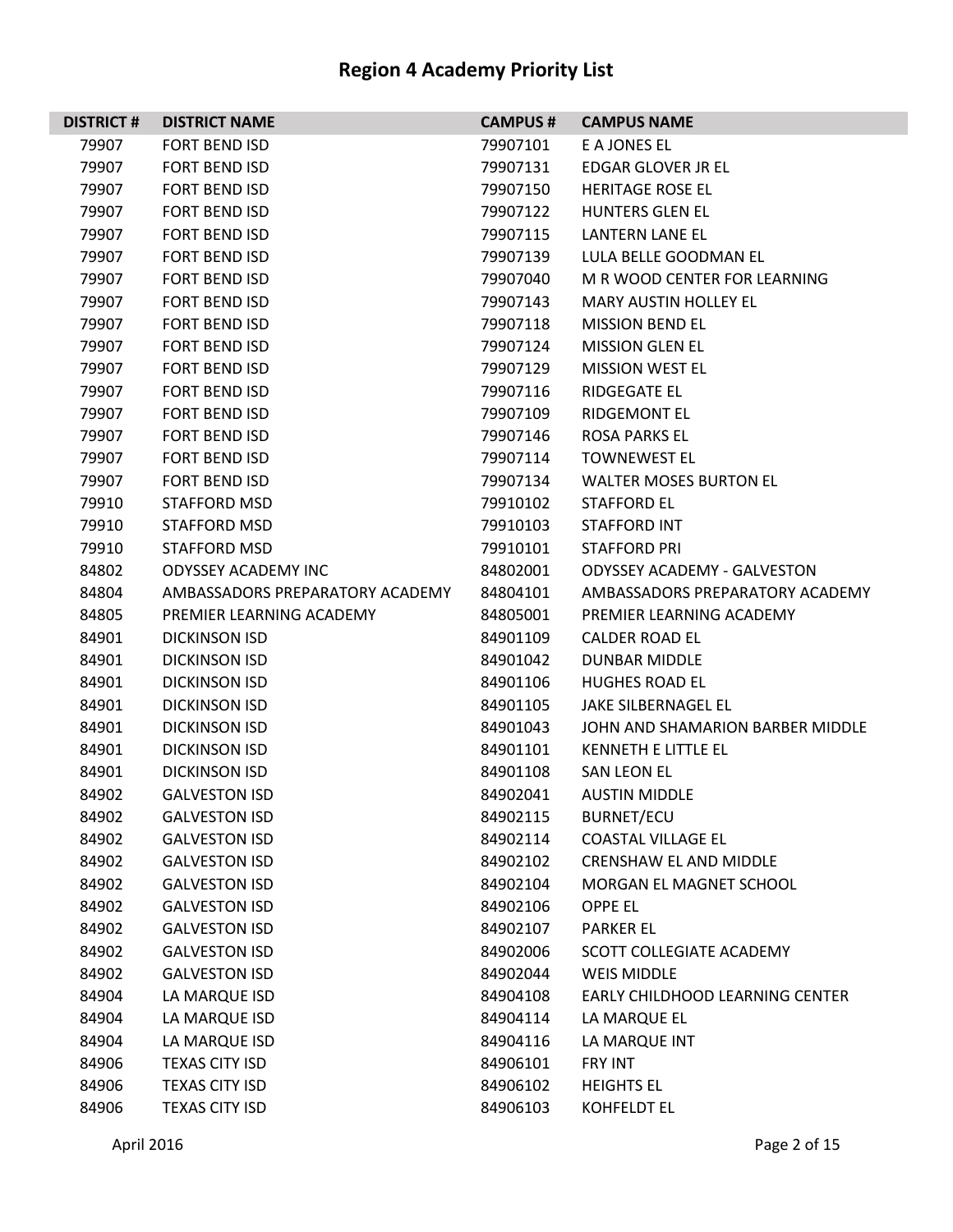| <b>DISTRICT#</b> | <b>DISTRICT NAME</b>                      | <b>CAMPUS#</b> | <b>CAMPUS NAME</b>                        |
|------------------|-------------------------------------------|----------------|-------------------------------------------|
| 84906            | <b>TEXAS CITY ISD</b>                     | 84906104       | <b>NORTHSIDE EL</b>                       |
| 84906            | <b>TEXAS CITY ISD</b>                     | 84906105       | ROOSEVELT-WILSON EL                       |
| 84908            | <b>HITCHCOCK ISD</b>                      | 84908106       | <b>HITCHCOCK PRI</b>                      |
| 84908            | <b>HITCHCOCK ISD</b>                      | 84908103       | <b>STEWART EL</b>                         |
| 84910            | <b>CLEAR CREEK ISD</b>                    | 84910108       | <b>G H WHITCOMB EL</b>                    |
| 84910            | <b>CLEAR CREEK ISD</b>                    | 84910106       | LAVACE STEWART EL                         |
| 84910            | <b>CLEAR CREEK ISD</b>                    | 84910103       | <b>LEAGUE CITY EL</b>                     |
| 84910            | <b>CLEAR CREEK ISD</b>                    | 84910107       | <b>MARGARET S MCWHIRTER EL</b>            |
| 101802           | SER-NINOS CHARTER SCHOOL                  | 101802101      | <b>SER-NINOS CHARTER EL</b>               |
| 101802           | SER-NINOS CHARTER SCHOOL                  | 101802102      | SER-NINOS CHARTER EL II                   |
| 101806           | RAUL YZAGUIRRE SCHOOL FOR SUCCESS         | 101806101      | RAUL YZAGUIRRE SCHOOL FOR SUCCESS         |
| 101806           | RAUL YZAGUIRRE SCHOOL FOR SUCCESS         | 101806102      | RAUL YZAGUIRRE SCHOOL FOR SUCCESS         |
| 101810           | ACADEMY OF ACCELERATED LEARNING IN        | 101810002      | ACADEMY OF ACCELERATED LEARNING           |
| 101811           | <b>EXCEL ACADEMY</b>                      | 101811001      | HARRIS COUNTY JUVENILE DETENTION C        |
| 101813           | <b>KIPP INC CHARTER</b>                   | 101813041      | KIPP 3D ACADEMY                           |
| 101813           | <b>KIPP INC CHARTER</b>                   | 101813113      | KIPP 3RD WARD SCHOOL                      |
| 101813           | <b>KIPP INC CHARTER</b>                   | 101813001      | KIPP ACADEMY MIDDLE                       |
| 101813           | KIPP INC CHARTER                          | 101813049      | KIPP ACADEMY WEST MIDDLE                  |
| 101813           | <b>KIPP INC CHARTER</b>                   | 101813112      | KIPP CONNECT PRI                          |
| 101813           | <b>KIPP INC CHARTER</b>                   | 101813106      | KIPP DREAM PREP                           |
| 101813           | <b>KIPP INC CHARTER</b>                   | 101813109      | KIPP EXPLORE ACADEMY                      |
| 101813           | <b>KIPP INC CHARTER</b>                   | 101813046      | <b>KIPP GULFTON MIDDLE</b>                |
| 101813           | KIPP INC CHARTER                          | 101813044      | KIPP INTREPID PREPARATORY SCHOOL          |
| 101813           | <b>KIPP INC CHARTER</b>                   | 101813111      | KIPP LEGACY PREPARATORY SCHOOL            |
| 101813           | <b>KIPP INC CHARTER</b>                   | 101813043      | KIPP POLARIS ACADEMY FOR BOYS             |
| 101813           | <b>KIPP INC CHARTER</b>                   | 101813107      | KIPP SHARP COLLEGE PREP                   |
| 101813           | KIPP INC CHARTER                          | 101813042      | KIPP SHARPSTOWN COLLEGE PREPARATOR        |
| 101813           | <b>KIPP INC CHARTER</b>                   | 101813105      | KIPP SHINE PREP                           |
| 101813           | KIPP INC CHARTER                          | 101813048      | KIPP SPIRIT COLLEGE PREP                  |
| 101813           | <b>KIPP INC CHARTER</b>                   | 101813115      | <b>KIPP UNITY PRI</b>                     |
| 101813           | KIPP INC CHARTER                          | 101813045      | KIPP VOYAGE ACADEMY FOR GIRLS             |
| 101813           | KIPP INC CHARTER                          | 101813114      | KIPP ZENITH ACADEMY                       |
| 101814           | THE VARNETT PUBLIC SCHOOL                 | 101814103      | THE VARNETT SCHOOL - EAST                 |
| 101814           | THE VARNETT PUBLIC SCHOOL                 | 101814102      | THE VARNETT SCHOOL - NORTHEAST            |
| 101814           | THE VARNETT PUBLIC SCHOOL                 | 101814101      | <b>VARNETT CHARTER SCHOOL</b>             |
| 101815           | ALIEF MONTESSORI COMMUNITY SCHOOL         | 101815101      | ALIEF MONTESSORI COMMUNITY SCHOOL         |
| 101819           | AMIGOS POR VIDA-FRIENDS FOR LIFE P        | 101819001      | AMIGOS POR VIDA-FRIENDS FOR LIFE C        |
| 101828           | <b>HOUSTON GATEWAY ACADEMY INC</b>        | 101828101      | <b>HOUSTON GATEWAY ACADEMY</b>            |
| 101828           | <b>HOUSTON GATEWAY ACADEMY INC</b>        | 101828001      | <b>HOUSTON GATEWAY ACADEMY - CORAL CA</b> |
| 101828           | <b>HOUSTON GATEWAY ACADEMY INC</b>        | 101828002      | <b>HOUSTON GATEWAY ACADEMY INC ELITE</b>  |
| 101829           | <b>HOUSTON HEIGHTS LEARNING ACADEMY I</b> | 101829101      | <b>HOUSTON HEIGHTS LEARNING ACADEMY I</b> |
| 101833           | LA AMISTAD LOVE & LEARNING ACADEMY        | 101833101      | LA AMISTAD LOVE & LEARNING ACADEMY        |
| 101838           | SOUTHWEST SCHOOL                          | 101838004      | PHOENIX SCHOOL AT SOUTHWEST SCHOOL        |
| 101838           | SOUTHWEST SCHOOL                          | 101838102      | SOUTHWEST SCHOOLS BISSONNET EL CAM        |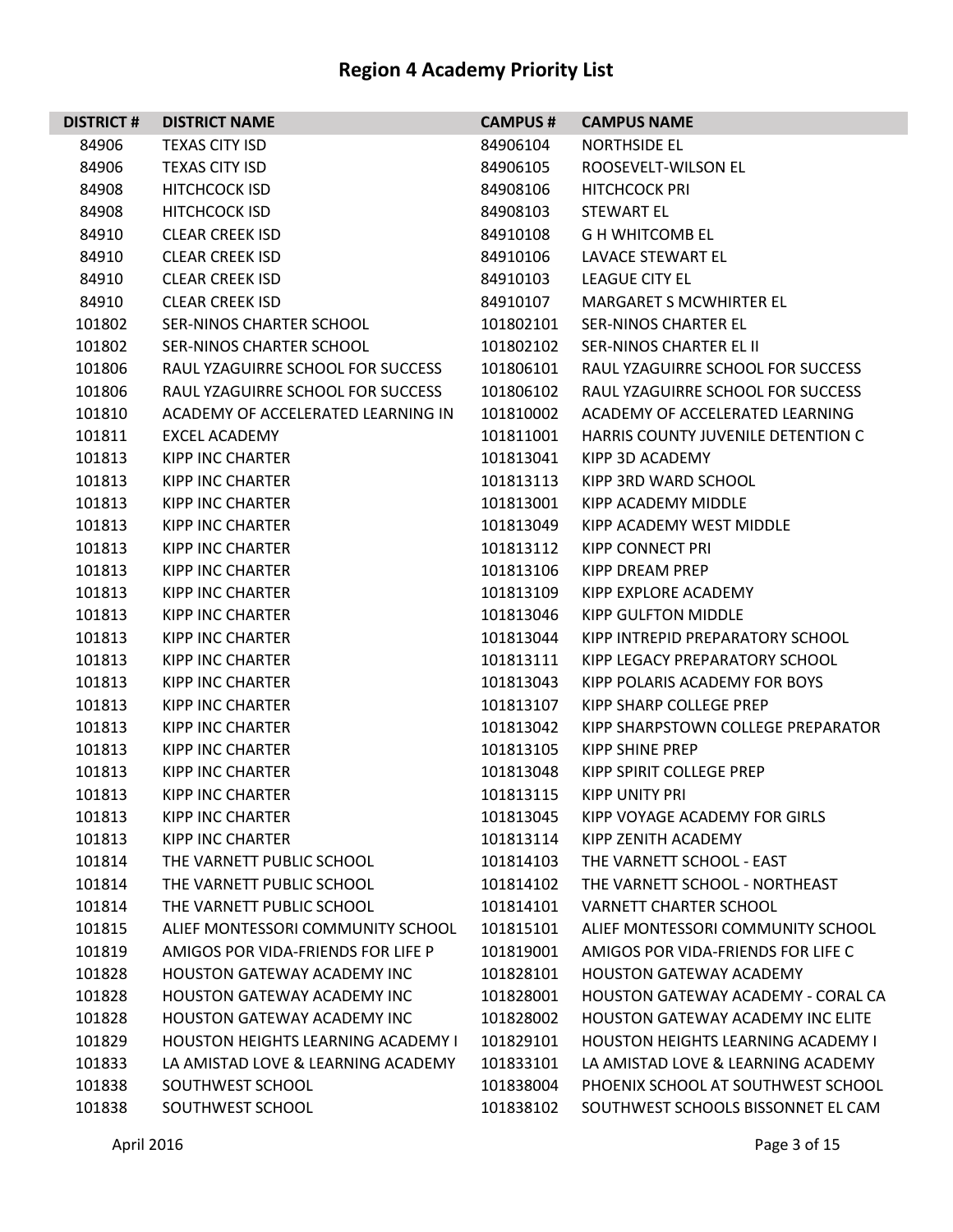| <b>DISTRICT#</b> | <b>DISTRICT NAME</b>                                | <b>CAMPUS#</b> | <b>CAMPUS NAME</b>                   |
|------------------|-----------------------------------------------------|----------------|--------------------------------------|
| 101838           | SOUTHWEST SCHOOL                                    | 101838104      | SOUTHWEST SCHOOLS MANGUM EL          |
|                  |                                                     |                | <b>CAMPUS</b>                        |
| 101840           | <b>TWO DIMENSIONS PREPARATORY</b><br><b>ACADEMY</b> | 101840102      | <b>TWO DIMENSIONS AT CORSICANA</b>   |
| 101840           | <b>TWO DIMENSIONS PREPARATORY</b><br><b>ACADEMY</b> | 101840101      | TWO DIMENSIONS PREPARATORY ACADEMY   |
| 101840           | <b>TWO DIMENSIONS PREPARATORY</b><br><b>ACADEMY</b> | 101840103      | TWO DIMENSIONS/VICKERY               |
| 101846           | HARMONY SCIENCE ACADEMY                             | 101846102      | HARMONY SCHOOL OF EXPLORATION- HOU   |
| 101846           | HARMONY SCIENCE ACADEMY                             | 101846006      | HARMONY SCHOOL OF FINE ARTS AND TE   |
| 101846           | HARMONY SCIENCE ACADEMY                             | 101846001      | <b>HARMONY SCIENCE ACADEMY</b>       |
| 101846           | HARMONY SCIENCE ACADEMY                             | 101846005      | HARMONY SCIENCE ACADEMY - HOUSTON    |
| 101847           | BEATRICE MAYES INSTITUTE CHARTER S                  | 101847101      | BEATRICE MAYES INSTITUTE CHARTER S   |
| 101849           | ACCELERATED INTERMEDIATE ACADEMY                    | 101849101      | ACCELERATED INTERDISCIPLINARY ACAD   |
| 101850           | ZOE LEARNING ACADEMY                                | 101850102      | ZOE LEARNING ACAD - AMBASSADOR CAM   |
| 101850           | ZOE LEARNING ACADEMY                                | 101850101      | ZOE LEARNING ACADEMY                 |
| 101850           | <b>ZOE LEARNING ACADEMY</b>                         | 101850103      | ZOE LEARNING ACADEMY / KOINONIA CA   |
| 101853           | PROMISE COMMUNITY SCHOOL                            | 101853106      | <b>BAKER-RIPLEY CHARTER SCHOOL</b>   |
| 101853           | PROMISE COMMUNITY SCHOOL                            | 101853104      | NCI CHARTER SCHOOL WITHOUT WALLS     |
| 101853           | PROMISE COMMUNITY SCHOOL                            | 101853108      | <b>NEW NEIGHBOR CAMPUS</b>           |
| 101853           | PROMISE COMMUNITY SCHOOL                            | 101853101      | RIPLEY HOUSE CHARTER SCHOOL          |
| 101855           | <b>MEYERPARK ELEMENTARY</b>                         | 101855101      | <b>MEYERPARK EL</b>                  |
| 101856           | DRAW ACADEMY                                        | 101856101      | DRAW ACADEMY                         |
| 101856           | DRAW ACADEMY                                        | 101856103      | DRAW ACADEMY UPPER EL                |
| 101858           | HARMONY SCHOOL OF EXCELLENCE                        | 101858007      | HARMONY SCHOOL OF ACHIEVEMENT - HO   |
| 101858           | HARMONY SCHOOL OF EXCELLENCE                        | 101858002      | HARMONY SCHOOL OF EXCELLENCE - END   |
| 101858           | HARMONY SCHOOL OF EXCELLENCE                        | 101858003      | HARMONY SCIENCE ACADEMY - BRYAN/CO   |
| 101859           | <b>STEP CHARTER SCHOOL</b>                          | 101859101      | <b>STEP CHARTER EL</b>               |
| 101861           | THE RHODES SCHOOL                                   | 101861101      | THE RHODES SCHOOL                    |
| 101861           | THE RHODES SCHOOL                                   | 101861102      | THE RHODES SCHOOL - NORTHSHORE       |
| 101861           | THE RHODES SCHOOL                                   | 101861103      | THE RHODES SCHOOL - SOUTHEAST        |
| 101862           | HARMONY SCHOOL OF SCIENCE -<br><b>HOUSTON</b>       | 101862001      | NHARMONY SCHOOL OF SCIENCE - HOUSTON |
| 101865           | <b>VICTORY PREP</b>                                 | 101865002      | <b>VICTORY PREP</b>                  |
| 101866           | <b>GLOBAL LEARNING VILLAGE</b>                      | 101866001      | <b>GLOBAL LEARNING VILLAGE</b>       |
| 101867           | FALLBROOK COLLEGE PREPARATORY ACAD                  | 101867001      | FALLBROOK COLLEGE PREPARATORY ACAD   |
| 101868           | THE PRO-VISION ACADEMY                              | 101868002      | PRO-VISION MIDDLE                    |
| 101869           | C O R E ACADEMY                                     | 101869001      | C O R E ACADEMY                      |
| 101870           | <b>BETA ACADEMY</b>                                 | 101870001      | <b>BETA ACADEMY</b>                  |
| 101902           | <b>ALDINE ISD</b>                                   | 101902101      | ANDERSON ACADEMY                     |
| 101902           | <b>ALDINE ISD</b>                                   | 101902102      | <b>BETHUNE ACADEMY</b>               |
| 101902           | <b>ALDINE ISD</b>                                   | 101902126      | <b>BLACK EL</b>                      |
| 101902           | <b>ALDINE ISD</b>                                   | 101902131      | <b>BUSSEY EL</b>                     |
| 101902           | <b>ALDINE ISD</b>                                   | 101902128      | <b>CALVERT EL</b>                    |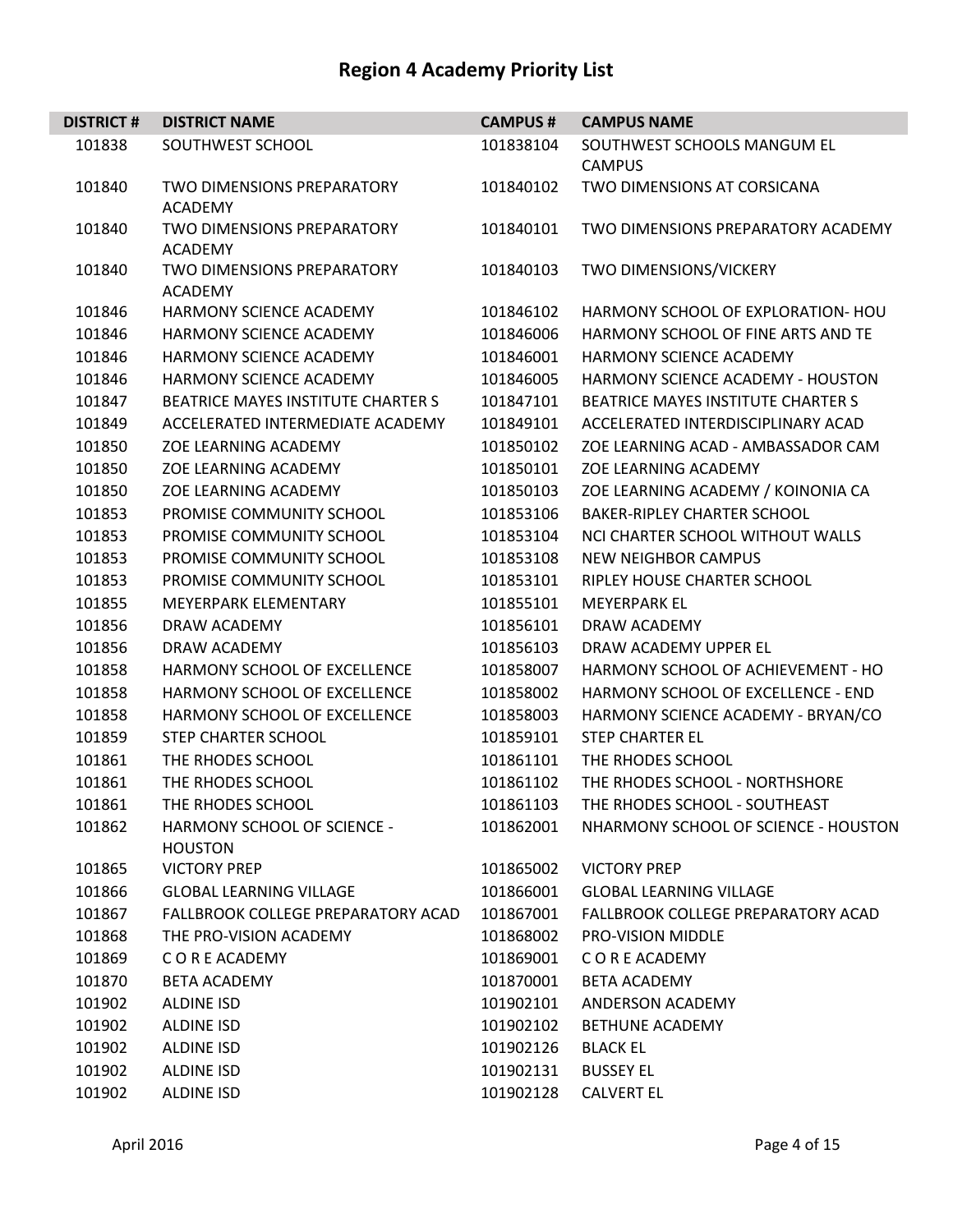| <b>DISTRICT#</b> | <b>DISTRICT NAME</b> | <b>CAMPUS#</b> | <b>CAMPUS NAME</b>       |
|------------------|----------------------|----------------|--------------------------|
| 101902           | <b>ALDINE ISD</b>    | 101902066      | <b>CARAWAY INT</b>       |
| 101902           | <b>ALDINE ISD</b>    | 101902122      | <b>CARMICHAEL EL</b>     |
| 101902           | <b>ALDINE ISD</b>    | 101902103      | <b>CARROLL ACADEMY</b>   |
| 101902           | <b>ALDINE ISD</b>    | 101902107      | <b>CARTER ACADEMY</b>    |
| 101902           | <b>ALDINE ISD</b>    | 101902123      | <b>CONLEY ELEMENTARY</b> |
| 101902           | <b>ALDINE ISD</b>    | 101902136      | <b>CYPRESSWOOD EL</b>    |
| 101902           | <b>ALDINE ISD</b>    | 101902124      | <b>DUNNEL</b>            |
| 101902           | <b>ALDINE ISD</b>    | 101902061      | <b>ECKERT INT</b>        |
| 101902           | <b>ALDINE ISD</b>    | 101902121      | ERMEL EL                 |
| 101902           | <b>ALDINE ISD</b>    | 101902063      | <b>ESCAMILLA INT</b>     |
| 101902           | <b>ALDINE ISD</b>    | 101902105      | <b>FRANCIS EL</b>        |
| 101902           | <b>ALDINE ISD</b>    | 101902106      | <b>GOODMAN EL</b>        |
| 101902           | <b>ALDINE ISD</b>    | 101902125      | <b>GRAY EL</b>           |
| 101902           | <b>ALDINE ISD</b>    | 101902129      | <b>HARRIS ACADEMY</b>    |
| 101902           | <b>ALDINE ISD</b>    | 101902069      | <b>HILL INT</b>          |
| 101902           | <b>ALDINE ISD</b>    | 101902062      | <b>HOUSTON ACADEMY</b>   |
| 101902           | <b>ALDINE ISD</b>    | 101902116      | <b>JOHNSON EL</b>        |
| 101902           | <b>ALDINE ISD</b>    | 101902165      | JONES EC/PRE-K/KG CENTER |
| 101902           | <b>ALDINE ISD</b>    | 101902134      | <b>JONES EL</b>          |
| 101902           | <b>ALDINE ISD</b>    | 101902130      | <b>KUJAWA EL</b>         |
| 101902           | <b>ALDINE ISD</b>    | 101902120      | <b>MAGRILL EL</b>        |
| 101902           | <b>ALDINE ISD</b>    | 101902070      | <b>MARCELLA INT</b>      |
| 101902           | <b>ALDINE ISD</b>    | 101902109      | <b>MENDEL EL</b>         |
| 101902           | <b>ALDINE ISD</b>    | 101902115      | ODOM EL                  |
| 101902           | <b>ALDINE ISD</b>    | 101902111      | <b>OLESON EL</b>         |
| 101902           | <b>ALDINE ISD</b>    | 101902112      | ORANGE GROVE EL          |
| 101902           | <b>ALDINE ISD</b>    | 101902065      | <b>PARKER INT</b>        |
| 101902           | <b>ALDINE ISD</b>    | 101902072      | <b>RAYFORD INT</b>       |
| 101902           | <b>ALDINE ISD</b>    | 101902113      | RAYMOND ACADEMY          |
| 101902           | <b>ALDINE ISD</b>    | 101902104      | REECE ACADEMY            |
| 101902           | <b>ALDINE ISD</b>    | 101902068      | REED ACADEMY             |
| 101902           | <b>ALDINE ISD</b>    | 101902118      | <b>SAMMONS EL</b>        |
| 101902           | <b>ALDINE ISD</b>    | 101902114      | SMITH ACADEMY            |
| 101902           | <b>ALDINE ISD</b>    | 101902132      | <b>SPENCE EL</b>         |
| 101902           | <b>ALDINE ISD</b>    | 101902064      | <b>STEHLIK INT</b>       |
| 101902           | <b>ALDINE ISD</b>    | 101902119      | <b>STEPHENS EL</b>       |
| 101902           | <b>ALDINE ISD</b>    | 101902127      | STOVALL ACADEMY          |
| 101902           | <b>ALDINE ISD</b>    | 101902117      | THOMPSON EL              |
| 101902           | <b>ALDINE ISD</b>    | 101902067      | <b>WILSON INT</b>        |
| 101902           | <b>ALDINE ISD</b>    | 101902110      | <b>WORSHAM EL</b>        |
| 101903           | <b>ALIEF ISD</b>     | 101903114      | ALEXANDER EL             |
| 101903           | ALIEF ISD            | 101903205      | ALIEF LEARNING CTR (K-6) |
| 101903           | ALIEF ISD            | 101903118      | <b>BEST EL</b>           |
| 101903           | <b>ALIEF ISD</b>     | 101903102      | <b>BOONE EL</b>          |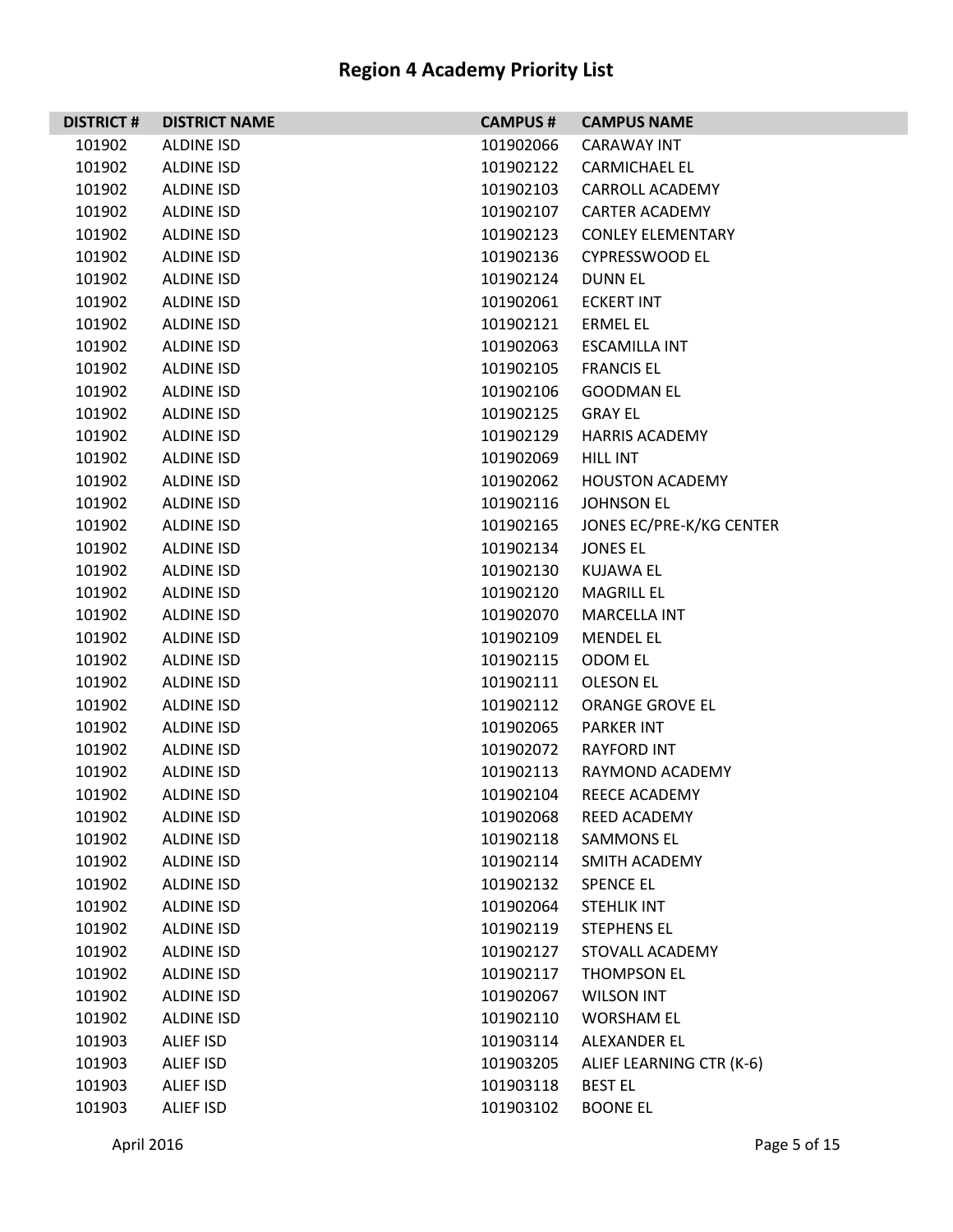| <b>DISTRICT#</b> | <b>DISTRICT NAME</b>         | <b>CAMPUS #</b> | <b>CAMPUS NAME</b>                |
|------------------|------------------------------|-----------------|-----------------------------------|
| 101903           | ALIEF ISD                    | 101903145       | <b>BUDEWIG INT</b>                |
| 101903           | ALIEF ISD                    | 101903121       | <b>BUSH EL</b>                    |
| 101903           | ALIEF ISD                    | 101903104       | <b>CHAMBERS EL</b>                |
| 101903           | ALIEF ISD                    | 101903108       | <b>CHANCELLOR EL</b>              |
| 101903           | ALIEF ISD                    | 101903122       | <b>COLLINS EL</b>                 |
| 101903           | ALIEF ISD                    | 101903112       | <b>CUMMINGS EL</b>                |
| 101903           | ALIEF ISD                    | 101903115       | <b>HEARNE EL</b>                  |
| 101903           | ALIEF ISD                    | 101903111       | <b>HEFLIN EL</b>                  |
| 101903           | ALIEF ISD                    | 101903120       | <b>HICKS EL</b>                   |
| 101903           | ALIEF ISD                    | 101903124       | <b>HOLMQUIST EL</b>               |
| 101903           | <b>ALIEF ISD</b>             | 101903123       | <b>HORN EL</b>                    |
| 101903           | ALIEF ISD                    | 101903107       | <b>KENNEDY EL</b>                 |
| 101903           | ALIEF ISD                    | 101903141       | <b>KLENTZMAN INT</b>              |
| 101903           | ALIEF ISD                    | 101903116       | LANDIS EL                         |
| 101903           | ALIEF ISD                    | 101903109       | LIESTMAN EL                       |
| 101903           | ALIEF ISD                    | 101903106       | <b>MAHANAY EL</b>                 |
| 101903           | ALIEF ISD                    | 101903103       | <b>MARTIN EL</b>                  |
| 101903           | ALIEF ISD                    | 101903143       | MATA INT                          |
| 101903           | ALIEF ISD                    | 101903144       | <b>MILLER INT</b>                 |
| 101903           | ALIEF ISD                    | 101903119       | <b>OUTLEY EL</b>                  |
| 101903           | <b>ALIEF ISD</b>             | 101903140       | <b>OWENS INT</b>                  |
| 101903           | ALIEF ISD                    | 101903110       | PETROSKY EL                       |
| 101903           | ALIEF ISD                    | 101903113       | <b>REES EL</b>                    |
| 101903           | ALIEF ISD                    | 101903105       | SMITH EL                          |
| 101903           | ALIEF ISD                    | 101903117       | <b>SNEED EL</b>                   |
| 101903           | ALIEF ISD                    | 101903101       | YOUENS EL                         |
| 101903           | ALIEF ISD                    | 101903142       | YOUNGBLOOD INT                    |
| 101905           | <b>CHANNELVIEW ISD</b>       | 101905042       | <b>B H HAMBLEN EL</b>             |
| 101905           | <b>CHANNELVIEW ISD</b>       | 101905105       | <b>CRENSHAW EL</b>                |
| 101905           | <b>CHANNELVIEW ISD</b>       | 101905102       | DE ZAVALA EL                      |
| 101905           | <b>CHANNELVIEW ISD</b>       | 101905106       | <b>HARVEY S BROWN EL</b>          |
| 101905           | <b>CHANNELVIEW ISD</b>       | 101905104       | <b>MCMULLAN EL</b>                |
| 101905           | <b>CHANNELVIEW ISD</b>       | 101905103       | <b>SCHOCHLER EL</b>               |
| 101905           | <b>CHANNELVIEW ISD</b>       | 101905101       | <b>VIOLA COBB EL</b>              |
| 101906           | <b>CROSBY ISD</b>            | 101906103       | <b>BARRETT PRI</b>                |
| 101906           | <b>CROSBY ISD</b>            | 101906102       | <b>CROSBY KINDERGARTEN CENTER</b> |
| 101906           | <b>CROSBY ISD</b>            | 101906101       | <b>NEWPORT EL</b>                 |
| 101907           | <b>CYPRESS-FAIRBANKS ISD</b> | 101907146       | <b>ANDRE EL</b>                   |
| 101907           | <b>CYPRESS-FAIRBANKS ISD</b> | 101907101       | <b>BANE EL</b>                    |
| 101907           | <b>CYPRESS-FAIRBANKS ISD</b> | 101907125       | <b>BANG EL</b>                    |
| 101907           | <b>CYPRESS-FAIRBANKS ISD</b> | 101907145       | DANISH EL                         |
| 101907           | <b>CYPRESS-FAIRBANKS ISD</b> | 101907154       | DR DEBBIE EMERY EL                |
| 101907           | <b>CYPRESS-FAIRBANKS ISD</b> | 101907142       | <b>DURYEA EL</b>                  |
| 101907           | <b>CYPRESS-FAIRBANKS ISD</b> | 101907120       | <b>EMMOTT EL</b>                  |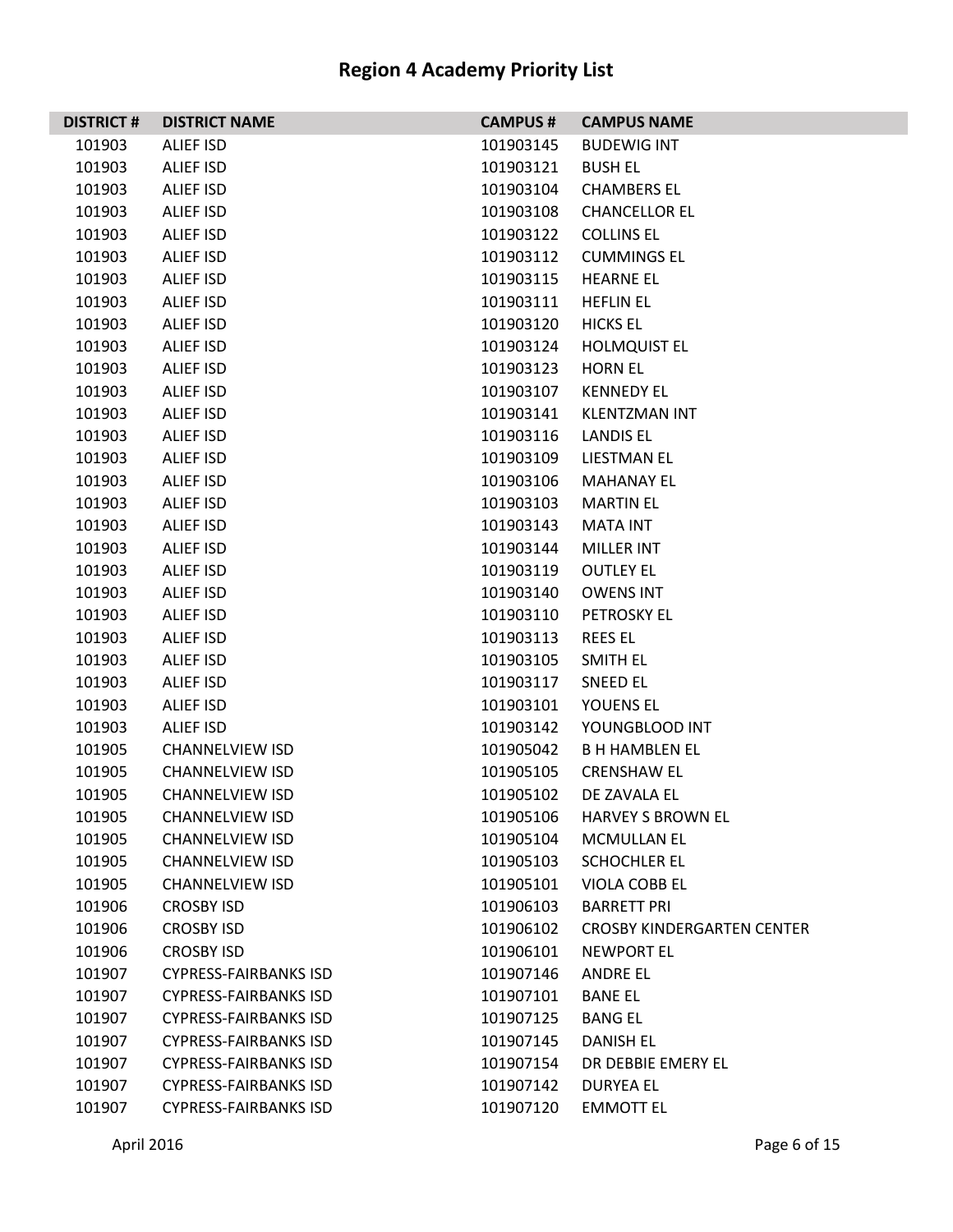| <b>DISTRICT#</b> | <b>DISTRICT NAME</b>         | <b>CAMPUS#</b> | <b>CAMPUS NAME</b>          |
|------------------|------------------------------|----------------|-----------------------------|
| 101907           | <b>CYPRESS-FAIRBANKS ISD</b> | 101907124      | <b>FIEST EL</b>             |
| 101907           | <b>CYPRESS-FAIRBANKS ISD</b> | 101907112      | <b>FRANCONE EL</b>          |
| 101907           | <b>CYPRESS-FAIRBANKS ISD</b> | 101907117      | <b>FRAZIER EL</b>           |
| 101907           | <b>CYPRESS-FAIRBANKS ISD</b> | 101907128      | <b>HAIRGROVE EL</b>         |
| 101907           | <b>CYPRESS-FAIRBANKS ISD</b> | 101907108      | <b>HANCOCK EL</b>           |
| 101907           | <b>CYPRESS-FAIRBANKS ISD</b> | 101907151      | <b>HEMMENWAY EL</b>         |
| 101907           | <b>CYPRESS-FAIRBANKS ISD</b> | 101907106      | <b>HOLBROOK EL</b>          |
| 101907           | <b>CYPRESS-FAIRBANKS ISD</b> | 101907121      | <b>HOLMSLEY EL</b>          |
| 101907           | <b>CYPRESS-FAIRBANKS ISD</b> | 101907113      | <b>HORNE EL</b>             |
| 101907           | <b>CYPRESS-FAIRBANKS ISD</b> | 101907122      | <b>JOWELL EL</b>            |
| 101907           | <b>CYPRESS-FAIRBANKS ISD</b> | 101907134      | KIRK EL                     |
| 101907           | <b>CYPRESS-FAIRBANKS ISD</b> | 101907103      | LAMKIN ELEMENTARY           |
| 101907           | <b>CYPRESS-FAIRBANKS ISD</b> | 101907144      | LEE EL                      |
| 101907           | <b>CYPRESS-FAIRBANKS ISD</b> | 101907111      | LIEDER EL                   |
| 101907           | <b>CYPRESS-FAIRBANKS ISD</b> | 101907105      | <b>MATZKE EL</b>            |
| 101907           | <b>CYPRESS-FAIRBANKS ISD</b> | 101907150      | MCFEE ELEMENTARY SCHOOL     |
| 101907           | <b>CYPRESS-FAIRBANKS ISD</b> | 101907127      | <b>METCALF ELEMENTARY</b>   |
| 101907           | <b>CYPRESS-FAIRBANKS ISD</b> | 101907110      | MILLSAP EL                  |
| 101907           | <b>CYPRESS-FAIRBANKS ISD</b> | 101907119      | <b>OWENS EL</b>             |
| 101907           | <b>CYPRESS-FAIRBANKS ISD</b> | 101907104      | POST ELEMENTARY             |
| 101907           | <b>CYPRESS-FAIRBANKS ISD</b> | 101907129      | <b>REED EL</b>              |
| 101907           | <b>CYPRESS-FAIRBANKS ISD</b> | 101907152      | <b>ROBINSON EL</b>          |
| 101907           | <b>CYPRESS-FAIRBANKS ISD</b> | 101907132      | <b>SHERIDAN EL</b>          |
| 101907           | <b>CYPRESS-FAIRBANKS ISD</b> | 101907141      | <b>TIPPS EL</b>             |
| 101907           | <b>CYPRESS-FAIRBANKS ISD</b> | 101907137      | <b>WALKER EL</b>            |
| 101907           | <b>CYPRESS-FAIRBANKS ISD</b> | 101907131      | <b>WILLBERN EL</b>          |
| 101907           | <b>CYPRESS-FAIRBANKS ISD</b> | 101907118      | <b>WILSON EL</b>            |
| 101907           | <b>CYPRESS-FAIRBANKS ISD</b> | 101907109      | <b>YEAGER EL</b>            |
| 101908           | DEER PARK ISD                | 101908102      | DEEPWATER ELEMENTARY        |
| 101908           | <b>DEER PARK ISD</b>         | 101908106      | PARKWOOD ELEMENTARY         |
| 101910           | <b>GALENA PARK ISD</b>       | 101910101      | <b>CIMARRON EL</b>          |
| 101910           | <b>GALENA PARK ISD</b>       | 101910102      | <b>CLOVERLEAF EL</b>        |
| 101910           | <b>GALENA PARK ISD</b>       | 101910115      | DR SHIRLEY J WILLIAMSON EL  |
| 101910           | <b>GALENA PARK ISD</b>       | 101910104      | <b>GALENA PARK EL</b>       |
| 101910           | <b>GALENA PARK ISD</b>       | 101910105      | <b>GREEN VALLEY EL</b>      |
| 101910           | <b>GALENA PARK ISD</b>       | 101910106      | <b>JACINTO CITY EL</b>      |
| 101910           | <b>GALENA PARK ISD</b>       | 101910113      | <b>JAMES B HAVARD EL</b>    |
| 101910           | <b>GALENA PARK ISD</b>       | 101910107      | <b>MACARTHUR EL</b>         |
| 101910           | <b>GALENA PARK ISD</b>       | 101910114      | <b>NORMANDY CROSSING EL</b> |
| 101910           | <b>GALENA PARK ISD</b>       | 101910108      | <b>NORTH SHORE EL</b>       |
| 101910           | <b>GALENA PARK ISD</b>       | 101910112      | PURPLE SAGE EL              |
| 101910           | <b>GALENA PARK ISD</b>       | 101910109      | <b>PYBURN EL</b>            |
| 101910           | <b>GALENA PARK ISD</b>       | 101910116      | <b>SAM HOUSTON EL</b>       |
| 101910           | <b>GALENA PARK ISD</b>       | 101910111      | <b>TICE EL</b>              |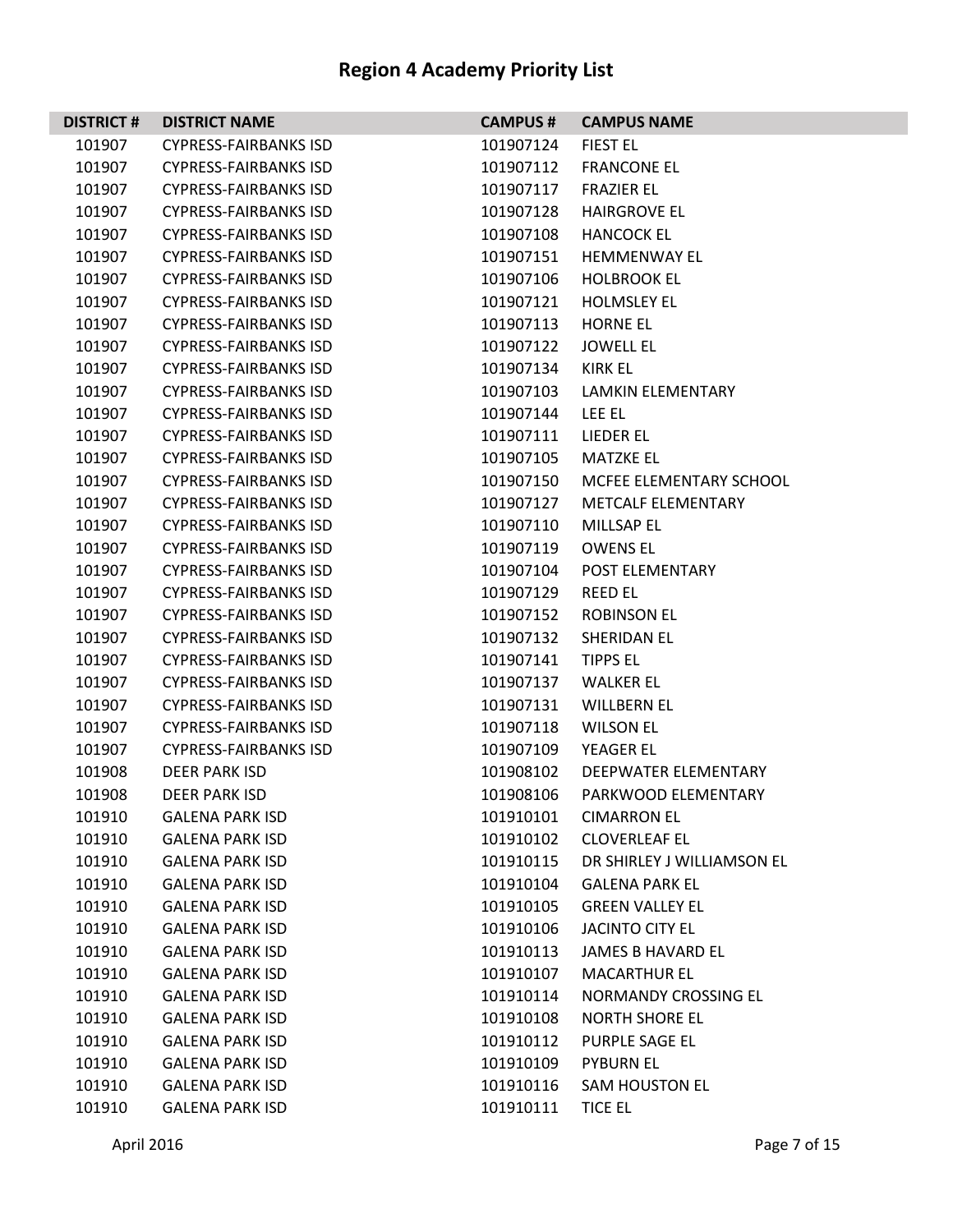| <b>DISTRICT#</b> | <b>DISTRICT NAME</b>    | <b>CAMPUS #</b> | <b>CAMPUS NAME</b>                     |
|------------------|-------------------------|-----------------|----------------------------------------|
| 101910           | <b>GALENA PARK ISD</b>  | 101910110       | <b>WOODLAND ACRES EL</b>               |
| 101911           | <b>GOOSE CREEK CISD</b> | 101911101       | ALAMO EL                               |
| 101911           | <b>GOOSE CREEK CISD</b> | 101911113       | <b>ASHBEL SMITH EL</b>                 |
| 101911           | <b>GOOSE CREEK CISD</b> | 101911125       | <b>BANUELOS EL</b>                     |
| 101911           | <b>GOOSE CREEK CISD</b> | 101911105       | <b>CARVER EL</b>                       |
| 101911           | <b>GOOSE CREEK CISD</b> | 101911118       | <b>CROCKETT EL</b>                     |
| 101911           | <b>GOOSE CREEK CISD</b> | 101911120       | DE ZAVALA EL                           |
| 101911           | <b>GOOSE CREEK CISD</b> | 101911107       | <b>HARLEM EL</b>                       |
| 101911           | <b>GOOSE CREEK CISD</b> | 101911108       | <b>HIGHLANDS EL</b>                    |
| 101911           | <b>GOOSE CREEK CISD</b> | 101911117       | <b>HOPPER PRI</b>                      |
| 101911           | <b>GOOSE CREEK CISD</b> | 101911103       | <b>JAMES BOWIE EL</b>                  |
| 101911           | <b>GOOSE CREEK CISD</b> | 101911111       | LAMAR EL                               |
| 101911           | <b>GOOSE CREEK CISD</b> | 101911112       | <b>SAN JACINTO EL</b>                  |
| 101911           | <b>GOOSE CREEK CISD</b> | 101911102       | STEPHEN F AUSTIN EL                    |
| 101911           | <b>GOOSE CREEK CISD</b> | 101911114       | <b>TRAVIS EL</b>                       |
| 101912           | <b>HOUSTON ISD</b>      | 101912102       | <b>ALCOTT EL</b>                       |
| 101912           | <b>HOUSTON ISD</b>      | 101912104       | <b>ALMEDA EL</b>                       |
| 101912           | <b>HOUSTON ISD</b>      | 101912105       | <b>ANDERSON EL</b>                     |
| 101912           | <b>HOUSTON ISD</b>      | 101912478       | ARABIC IMMERSION MAGNET SCHOOL         |
| 101912           | <b>HOUSTON ISD</b>      | 101912273       | <b>ASHFORD EL</b>                      |
| 101912           | <b>HOUSTON ISD</b>      | 101912274       | ASKEW EL                               |
| 101912           | <b>HOUSTON ISD</b>      | 101912106       | <b>ATHERTON EL</b>                     |
| 101912           | <b>HOUSTON ISD</b>      | 101912107       | <b>BARRICK EL</b>                      |
| 101912           | <b>HOUSTON ISD</b>      | 101912108       | <b>BASTIAN EL</b>                      |
| 101912           | <b>HOUSTON ISD</b>      | 101912151       | <b>BELL EL</b>                         |
| 101912           | <b>HOUSTON ISD</b>      | 101912360       | <b>BELLFORT EARLY CHILDHOOD CENTER</b> |
| 101912           | <b>HOUSTON ISD</b>      | 101912295       | <b>BENAVIDEZ EL</b>                    |
| 101912           | <b>HOUSTON ISD</b>      | 101912268       | <b>BENBROOK EL</b>                     |
| 101912           | <b>HOUSTON ISD</b>      | 101912109       | <b>BERRY EL</b>                        |
| 101912           | <b>HOUSTON ISD</b>      | 101912110       | <b>BLACKSHEAR EL</b>                   |
| 101912           | <b>HOUSTON ISD</b>      | 101912111       | <b>BONHAM EL</b>                       |
| 101912           | <b>HOUSTON ISD</b>      | 101912112       | <b>BONNER EL</b>                       |
| 101912           | <b>HOUSTON ISD</b>      | 101912114       | <b>BRAEBURN EL</b>                     |
| 101912           | <b>HOUSTON ISD</b>      | 101912344       | <b>BRIARMEADOW CHARTER</b>             |
| 101912           | <b>HOUSTON ISD</b>      | 101912117       | <b>BRISCOE EL</b>                      |
| 101912           | <b>HOUSTON ISD</b>      | 101912119       | <b>BROOKLINE EL</b>                    |
| 101912           | <b>HOUSTON ISD</b>      | 101912120       | <b>BROWNING EL</b>                     |
| 101912           | <b>HOUSTON ISD</b>      | 101912121       | <b>BRUCE EL</b>                        |
| 101912           | <b>HOUSTON ISD</b>      | 101912122       | <b>BURBANK EL</b>                      |
| 101912           | <b>HOUSTON ISD</b>      | 101912124       | <b>BURNET EL</b>                       |
| 101912           | <b>HOUSTON ISD</b>      | 101912125       | <b>BURRUS EL</b>                       |
| 101912           | <b>HOUSTON ISD</b>      | 101912287       | CAGE EL                                |
| 101912           | <b>HOUSTON ISD</b>      | 101912292       | <b>CARRILLO EL</b>                     |
| 101912           | <b>HOUSTON ISD</b>      | 101912123       | <b>CODWELL EL</b>                      |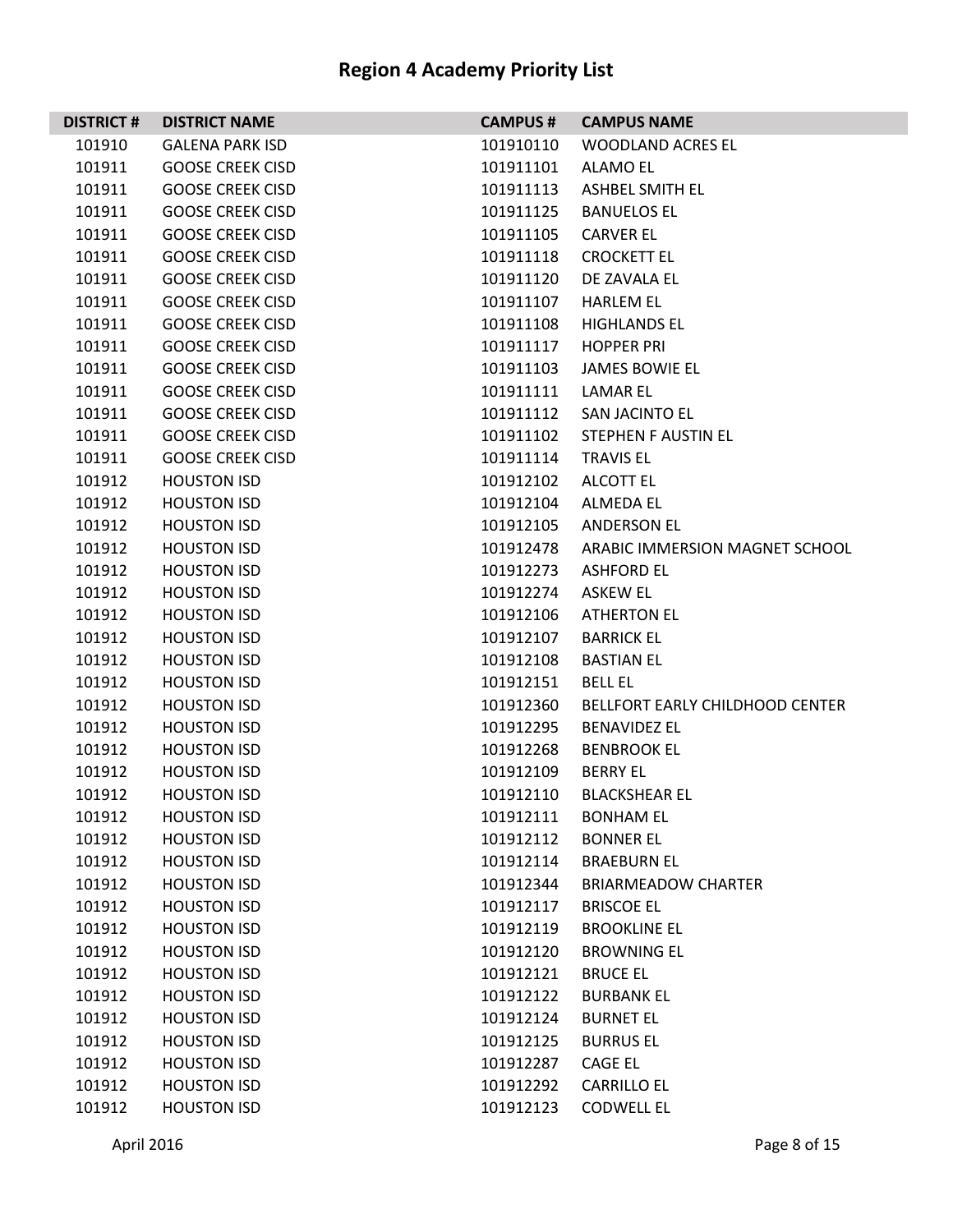| <b>DISTRICT#</b> | <b>DISTRICT NAME</b> | <b>CAMPUS#</b> | <b>CAMPUS NAME</b>                 |
|------------------|----------------------|----------------|------------------------------------|
| 101912           | <b>HOUSTON ISD</b>   | 101912358      | <b>COOK JR EL</b>                  |
| 101912           | <b>HOUSTON ISD</b>   | 101912132      | COOP EL                            |
| 101912           | <b>HOUSTON ISD</b>   | 101912133      | <b>CORNELIUS EL</b>                |
| 101912           | <b>HOUSTON ISD</b>   | 101912290      | <b>CRESPO EL</b>                   |
| 101912           | <b>HOUSTON ISD</b>   | 101912135      | <b>CROCKETT EL</b>                 |
| 101912           | <b>HOUSTON ISD</b>   | 101912136      | <b>CUNNINGHAM EL</b>               |
| 101912           | <b>HOUSTON ISD</b>   | 101912297      | DAVILA EL                          |
| 101912           | <b>HOUSTON ISD</b>   | 101912137      | DE CHAUMES EL                      |
| 101912           | <b>HOUSTON ISD</b>   | 101912138      | DE ZAVALA EL                       |
| 101912           | <b>HOUSTON ISD</b>   | 101912383      | <b>DEANDA EL</b>                   |
| 101912           | <b>HOUSTON ISD</b>   | 101912140      | DOGAN EL                           |
| 101912           | <b>HOUSTON ISD</b>   | 101912115      | <b>DURHAM EL</b>                   |
| 101912           | <b>HOUSTON ISD</b>   | 101912144      | <b>DURKEE EL</b>                   |
| 101912           | <b>HOUSTON ISD</b>   | 101912147      | <b>ELIOT EL</b>                    |
| 101912           | <b>HOUSTON ISD</b>   | 101912475      | <b>ELMORE EL</b>                   |
| 101912           | <b>HOUSTON ISD</b>   | 101912148      | <b>ELROD EL</b>                    |
| 101912           | <b>HOUSTON ISD</b>   | 101912149      | <b>EMERSON EL</b>                  |
| 101912           | <b>HOUSTON ISD</b>   | 101912152      | <b>FIELD EL</b>                    |
| 101912           | <b>HOUSTON ISD</b>   | 101912271      | <b>FOERSTER EL</b>                 |
| 101912           | <b>HOUSTON ISD</b>   | 101912153      | <b>FONDREN EL</b>                  |
| 101912           | <b>HOUSTON ISD</b>   | 101912470      | <b>FONWOOD EARLY CHILDHOOD CTR</b> |
| 101912           | <b>HOUSTON ISD</b>   | 101912154      | <b>FOSTER EL</b>                   |
| 101912           | <b>HOUSTON ISD</b>   | 101912155      | <b>FRANKLIN EL</b>                 |
| 101912           | <b>HOUSTON ISD</b>   | 101912156      | <b>FROST EL</b>                    |
| 101912           | <b>HOUSTON ISD</b>   | 101912291      | <b>GALLEGOS EL</b>                 |
| 101912           | <b>HOUSTON ISD</b>   | 101912283      | <b>GARCIA EL</b>                   |
| 101912           | <b>HOUSTON ISD</b>   | 101912158      | <b>GARDEN VILLAS EL</b>            |
| 101912           | <b>HOUSTON ISD</b>   | 101912159      | <b>GOLFCREST EL</b>                |
| 101912           | <b>HOUSTON ISD</b>   | 101912162      | <b>GREGG EL</b>                    |
| 101912           | <b>HOUSTON ISD</b>   | 101912058      | <b>GREGORY-LINCOLN ED CTR</b>      |
| 101912           | <b>HOUSTON ISD</b>   | 101912262      | <b>GRISSOM EL</b>                  |
| 101912           | <b>HOUSTON ISD</b>   | 101912369      | <b>GROSS EL</b>                    |
| 101912           | <b>HOUSTON ISD</b>   | 101912131      | HALPIN EARLY CHILDHOOD CTR         |
| 101912           | <b>HOUSTON ISD</b>   | 101912166      | <b>HARRIS J R EL</b>               |
| 101912           | <b>HOUSTON ISD</b>   | 101912167      | <b>HARRIS R P EL</b>               |
| 101912           | <b>HOUSTON ISD</b>   | 101912168      | <b>HARTSFIELD EL</b>               |
| 101912           | <b>HOUSTON ISD</b>   | 101912170      | <b>HELMS EL</b>                    |
| 101912           | <b>HOUSTON ISD</b>   | 101912171      | <b>HENDERSON J EL</b>              |
| 101912           | <b>HOUSTON ISD</b>   | 101912172      | <b>HENDERSON N EL</b>              |
| 101912           | <b>HOUSTON ISD</b>   | 101912286      | <b>HERRERA EL</b>                  |
| 101912           | <b>HOUSTON ISD</b>   | 101912174      | <b>HIGHLAND HTS EL</b>             |
| 101912           | <b>HOUSTON ISD</b>   | 101912473      | <b>HILLIARD EL</b>                 |
| 101912           | <b>HOUSTON ISD</b>   | 101912395      | HINES-CALDWELL                     |
| 101912           | <b>HOUSTON ISD</b>   | 101912175      | <b>HOBBY EL</b>                    |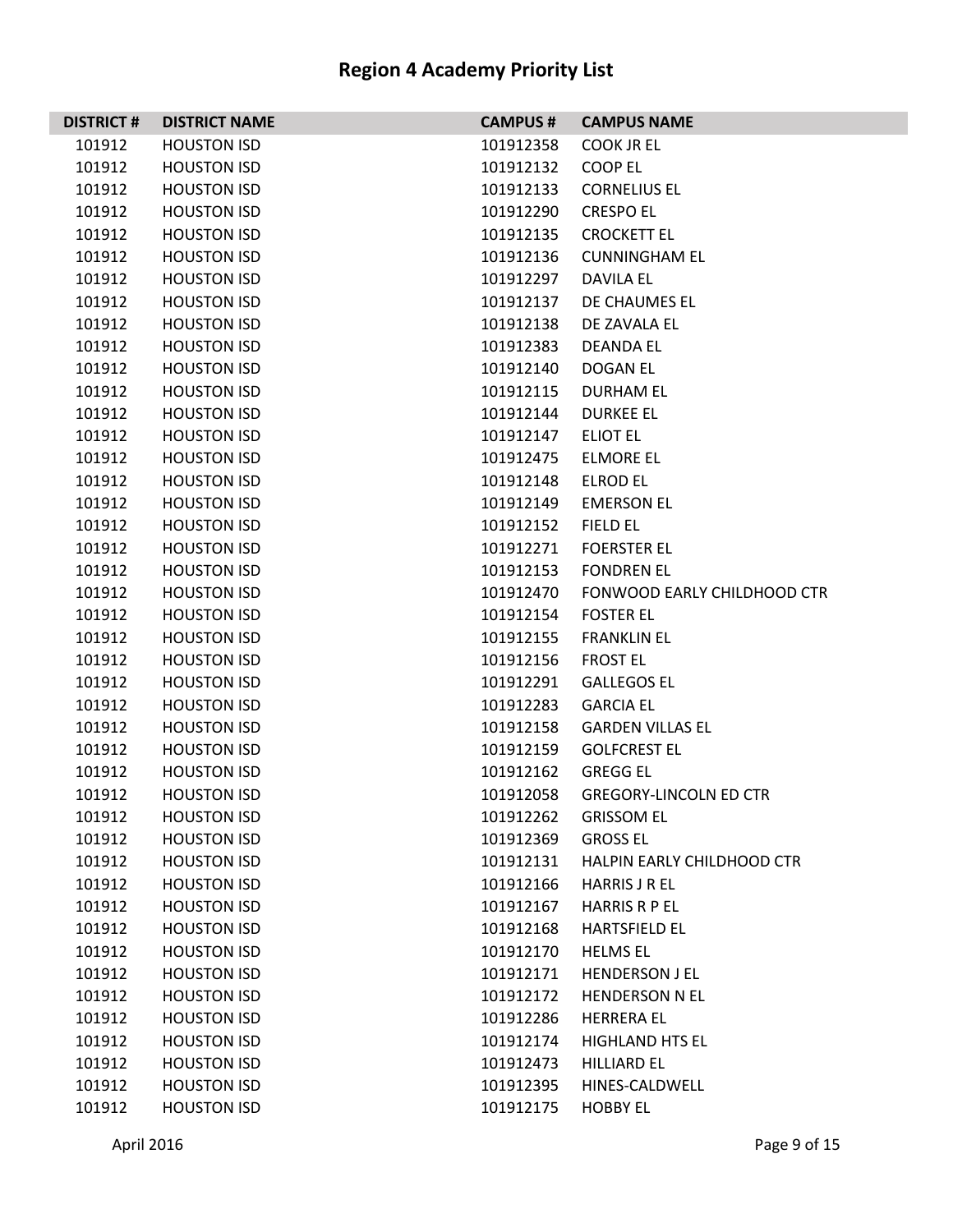| <b>DISTRICT#</b> | <b>DISTRICT NAME</b> | <b>CAMPUS #</b> | <b>CAMPUS NAME</b>                 |
|------------------|----------------------|-----------------|------------------------------------|
| 101912           | <b>HOUSTON ISD</b>   | 101912180       | <b>ISAACS EL</b>                   |
| 101912           | <b>HOUSTON ISD</b>   | 101912181       | <b>JANOWSKI EL</b>                 |
| 101912           | <b>HOUSTON ISD</b>   | 101912182       | <b>JEFFERSON EL</b>                |
| 101912           | <b>HOUSTON ISD</b>   | 101912378       | KANDY STRIPE ACADEMY               |
| 101912           | <b>HOUSTON ISD</b>   | 101912185       | <b>KASHMERE GARDENS EL</b>         |
| 101912           | <b>HOUSTON ISD</b>   | 101912187       | <b>KELSO EL</b>                    |
| 101912           | <b>HOUSTON ISD</b>   | 101912188       | <b>KENNEDY EL</b>                  |
| 101912           | <b>HOUSTON ISD</b>   | 101912389       | <b>KETELSEN EL</b>                 |
| 101912           | <b>HOUSTON ISD</b>   | 101912192       | <b>LANTRIP EL</b>                  |
| 101912           | <b>HOUSTON ISD</b>   | 101912340       | LAS AMERICAS                       |
| 101912           | <b>HOUSTON ISD</b>   | 101912357       | LAURENZO EARLY CHILDHOOD CTR       |
| 101912           | <b>HOUSTON ISD</b>   | 101912263       | LAW EL                             |
| 101912           | <b>HOUSTON ISD</b>   | 101912194       | LEWIS EL                           |
| 101912           | <b>HOUSTON ISD</b>   | 101912195       | <b>LOCKHART EL</b>                 |
| 101912           | <b>HOUSTON ISD</b>   | 101912196       | LONGFELLOW EL                      |
| 101912           | <b>HOUSTON ISD</b>   | 101912197       | <b>LOOSCAN EL</b>                  |
| 101912           | <b>HOUSTON ISD</b>   | 101912198       | LOVE EL                            |
| 101912           | <b>HOUSTON ISD</b>   | 101912128       | <b>LYONS EL</b>                    |
| 101912           | <b>HOUSTON ISD</b>   | 101912201       | <b>MACGREGOR EL</b>                |
| 101912           | <b>HOUSTON ISD</b>   | 101912203       | <b>MADING EL</b>                   |
| 101912           | <b>HOUSTON ISD</b>   | 101912480       | <b>MARSHALL EL</b>                 |
| 101912           | <b>HOUSTON ISD</b>   | 101912289       | <b>MARTINEZ C EL</b>               |
| 101912           | <b>HOUSTON ISD</b>   | 101912298       | <b>MARTINEZ R EL</b>               |
| 101912           | <b>HOUSTON ISD</b>   | 101912179       | MCGOWEN EL                         |
| 101912           | <b>HOUSTON ISD</b>   | 101912227       | <b>MCNAMARA EL</b>                 |
| 101912           | <b>HOUSTON ISD</b>   | 101912204       | <b>MEMORIAL EL</b>                 |
| 101912           | <b>HOUSTON ISD</b>   | 101912299       | MILNE EL                           |
| 101912           | <b>HOUSTON ISD</b>   | 101912354       | MISTRAL CENTER FOR EARLY CHILDHOOD |
| 101912           | <b>HOUSTON ISD</b>   | 101912264       | <b>MITCHELL EL</b>                 |
| 101912           | <b>HOUSTON ISD</b>   | 101912207       | <b>MONTGOMERY EL</b>               |
| 101912           | <b>HOUSTON ISD</b>   | 101912359       | <b>MORENO EL</b>                   |
| 101912           | <b>HOUSTON ISD</b>   | 101912209       | <b>NEFF ECC</b>                    |
| 101912           | <b>HOUSTON ISD</b>   | 101912394       | NEFF EL                            |
| 101912           | <b>HOUSTON ISD</b>   | 101912210       | <b>NORTHLINE EL</b>                |
| 101912           | <b>HOUSTON ISD</b>   | 101912212       | <b>OATES EL</b>                    |
| 101912           | <b>HOUSTON ISD</b>   | 101912213       | <b>OSBORNE EL</b>                  |
| 101912           | <b>HOUSTON ISD</b>   | 101912214       | PARK PLACE EL                      |
| 101912           | <b>HOUSTON ISD</b>   | 101912215       | <b>PARKER EL</b>                   |
| 101912           | <b>HOUSTON ISD</b>   | 101912216       | PATTERSON EL                       |
| 101912           | <b>HOUSTON ISD</b>   | 101912217       | <b>PECK EL</b>                     |
| 101912           | <b>HOUSTON ISD</b>   | 101912265       | PETERSEN EL                        |
| 101912           | <b>HOUSTON ISD</b>   | 101912218       | PILGRIM ACADEMY                    |
| 101912           | <b>HOUSTON ISD</b>   | 101912219       | PINEY POINT EL                     |
| 101912           | <b>HOUSTON ISD</b>   | 101912220       | PLEASANTVILLE EL                   |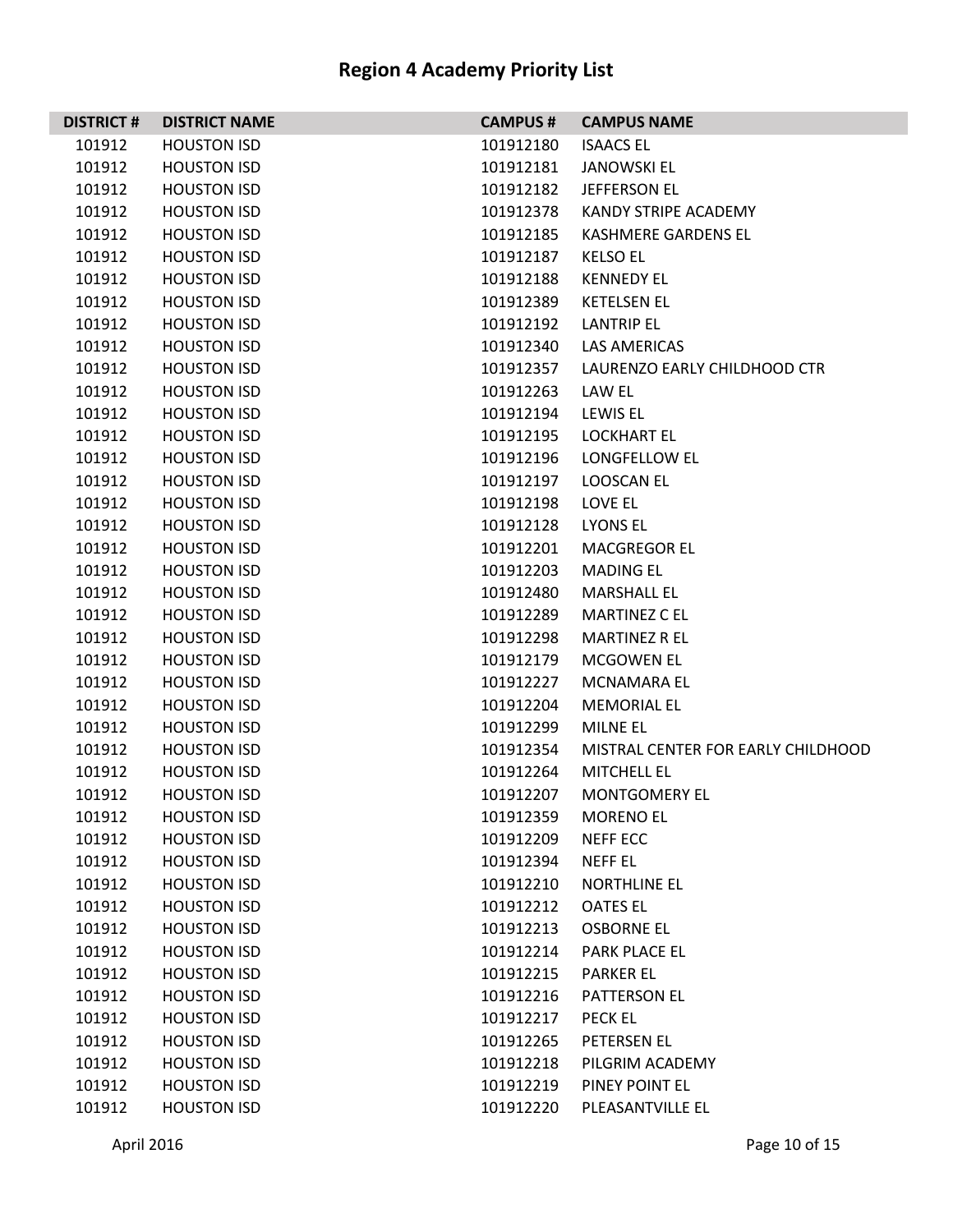| <b>DISTRICT#</b> | <b>DISTRICT NAME</b> | <b>CAMPUS #</b> | <b>CAMPUS NAME</b>                 |
|------------------|----------------------|-----------------|------------------------------------|
| 101912           | <b>HOUSTON ISD</b>   | 101912222       | PORT HOUSTON EL                    |
| 101912           | <b>HOUSTON ISD</b>   | 101912223       | PUGH EL                            |
| 101912           | <b>HOUSTON ISD</b>   | 101912396       | RAY DAILY EL                       |
| 101912           | <b>HOUSTON ISD</b>   | 101912382       | <b>REAGAN K-8 EDUCATIONAL CTR</b>  |
| 101912           | <b>HOUSTON ISD</b>   | 101912224       | <b>RED EL</b>                      |
| 101912           | <b>HOUSTON ISD</b>   | 101912225       | <b>REYNOLDS EL</b>                 |
| 101912           | <b>HOUSTON ISD</b>   | 101912080       | RICE SCH / LA ESCUELA RICE         |
| 101912           | <b>HOUSTON ISD</b>   | 101912186       | <b>ROBINSON EL</b>                 |
| 101912           | <b>HOUSTON ISD</b>   | 101912113       | <b>RODERICK R PAIGE EL</b>         |
| 101912           | <b>HOUSTON ISD</b>   | 101912372       | <b>RODRIGUEZ EL</b>                |
| 101912           | <b>HOUSTON ISD</b>   | 101912231       | <b>ROOSEVELT EL</b>                |
| 101912           | <b>HOUSTON ISD</b>   | 101912232       | <b>ROSS EL</b>                     |
| 101912           | <b>HOUSTON ISD</b>   | 101912233       | <b>RUCKER EL</b>                   |
| 101912           | <b>HOUSTON ISD</b>   | 101912281       | <b>SANCHEZ EL</b>                  |
| 101912           | <b>HOUSTON ISD</b>   | 101912237       | <b>SCARBOROUGH EL</b>              |
| 101912           | <b>HOUSTON ISD</b>   | 101912269       | <b>SCROGGINS EL</b>                |
| 101912           | <b>HOUSTON ISD</b>   | 101912373       | <b>SEGUIN EL</b>                   |
| 101912           | <b>HOUSTON ISD</b>   | 101912276       | SHADOWBRIAR EL                     |
| 101912           | <b>HOUSTON ISD</b>   | 101912479       | SHADYDALE EL                       |
| 101912           | <b>HOUSTON ISD</b>   | 101912239       | <b>SHEARN EL</b>                   |
| 101912           | <b>HOUSTON ISD</b>   | 101912240       | SHERMAN EL                         |
| 101912           | <b>HOUSTON ISD</b>   | 101912241       | SINCLAIR EL                        |
| 101912           | <b>HOUSTON ISD</b>   | 101912242       | SMITH EL                           |
| 101912           | <b>HOUSTON ISD</b>   | 101912244       | SOUTHMAYD EL                       |
| 101912           | <b>HOUSTON ISD</b>   | 101912245       | <b>STEVENS EL</b>                  |
| 101912           | <b>HOUSTON ISD</b>   | 101912248       | <b>SUTTON EL</b>                   |
| 101912           | <b>HOUSTON ISD</b>   | 101912234       | THE RUSK SCHOOL                    |
| 101912           | <b>HOUSTON ISD</b>   | 101912243       | <b>THOMPSON EL</b>                 |
| 101912           | <b>HOUSTON ISD</b>   | 101912279       | <b>TIJERINA EL</b>                 |
| 101912           | <b>HOUSTON ISD</b>   | 101912374       | <b>TINSLEY EL</b>                  |
| 101912           | <b>HOUSTON ISD</b>   | 101912328       | TSU CHARTER LAB SCH                |
| 101912           | <b>HOUSTON ISD</b>   | 101912285       | <b>VALLEY WEST EL</b>              |
| 101912           | <b>HOUSTON ISD</b>   | 101912252       | <b>WAINWRIGHT EL</b>               |
| 101912           | <b>HOUSTON ISD</b>   | 101912253       | <b>WALNUT BEND EL</b>              |
| 101912           | <b>HOUSTON ISD</b>   | 101912254       | <b>WESLEY EL</b>                   |
| 101912           | <b>HOUSTON ISD</b>   | 101912257       | <b>WHIDBY EL</b>                   |
| 101912           | <b>HOUSTON ISD</b>   | 101912267       | WHITE E EL                         |
| 101912           | <b>HOUSTON ISD</b>   | 101912258       | <b>WHITTIER EL</b>                 |
| 101912           | <b>HOUSTON ISD</b>   | 101912260       | <b>WINDSOR VILLAGE EL</b>          |
| 101912           | <b>HOUSTON ISD</b>   | 101912127       | WOODSON SCHOOL                     |
| 101912           | <b>HOUSTON ISD</b>   | 101912247       | YOUNG EL                           |
| 101912           | <b>HOUSTON ISD</b>   | 101912371       | YOUNG SCHOLARS ACADEMY FOR EXCELLE |
| 101913           | <b>HUMBLE ISD</b>    | 101913101       | <b>HUMBLE EL</b>                   |
| 101913           | <b>HUMBLE ISD</b>    | 101913117       | JACK M FIELDS SR EL                |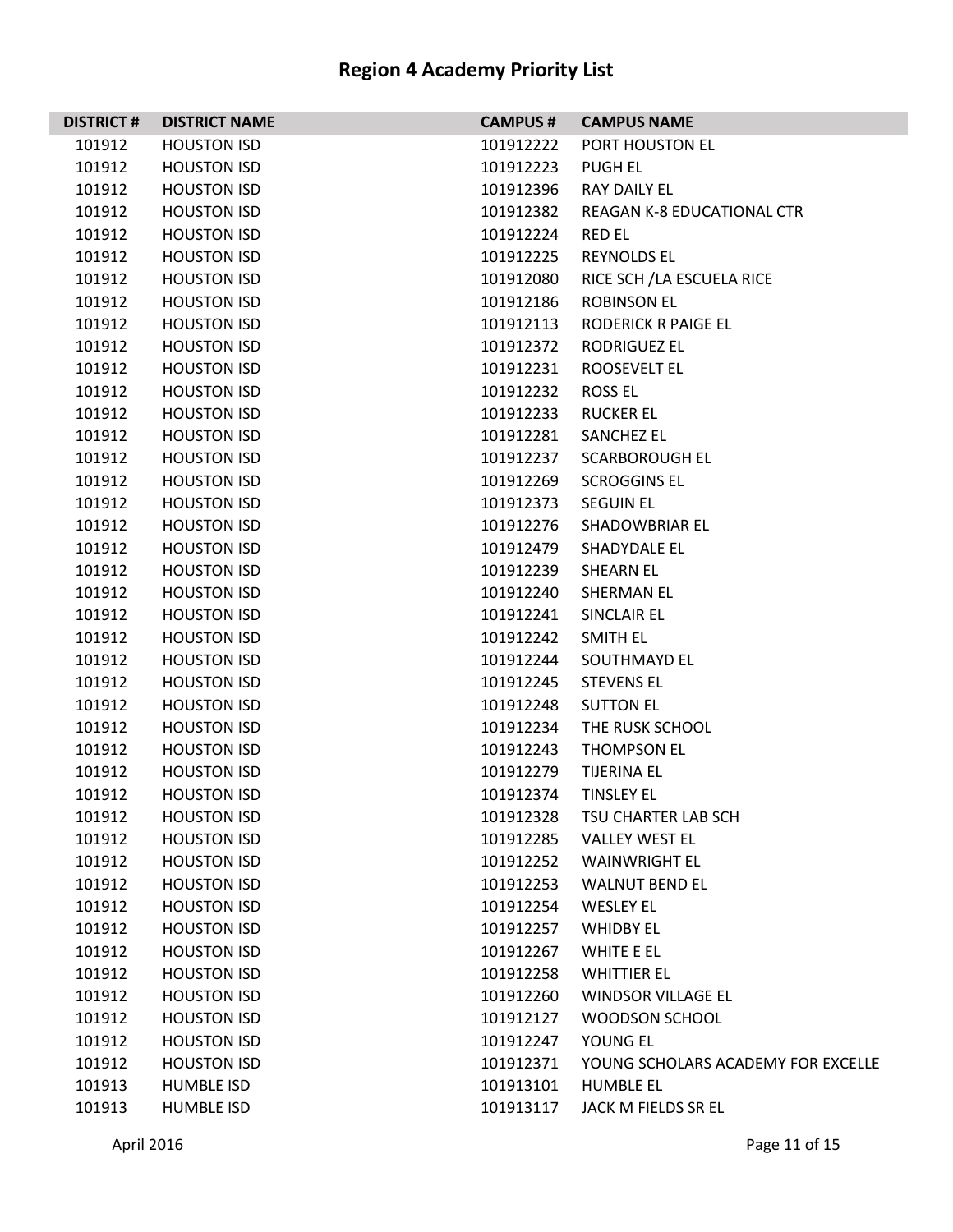| <b>DISTRICT#</b> | <b>DISTRICT NAME</b> | <b>CAMPUS#</b> | <b>CAMPUS NAME</b>                 |
|------------------|----------------------|----------------|------------------------------------|
| 101913           | <b>HUMBLE ISD</b>    | 101913102      | LAKELAND EL                        |
| 101913           | <b>HUMBLE ISD</b>    | 101913103      | <b>NORTH BELT EL</b>               |
| 101913           | <b>HUMBLE ISD</b>    | 101913108      | <b>OAKS EL</b>                     |
| 101913           | <b>HUMBLE ISD</b>    | 101913122      | <b>PARK LAKES EL</b>               |
| 101913           | <b>HUMBLE ISD</b>    | 101913127      | <b>RIDGE CREEK EL</b>              |
| 101913           | <b>HUMBLE ISD</b>    | 101913123      | <b>RIVER PINES EL</b>              |
| 101913           | <b>HUMBLE ISD</b>    | 101913115      | <b>WHISPERING PINES EL</b>         |
| 101914           | <b>KATY ISD</b>      | 101914106      | <b>BEAR CREEK EL</b>               |
| 101914           | <b>KATY ISD</b>      | 101914126      | <b>FRANZ EL</b>                    |
| 101914           | KATY ISD             | 101914125      | <b>JACK &amp; SHARON RHOADS EL</b> |
| 101914           | KATY ISD             | 101914121      | <b>JEAN &amp; BETTY SCHMALZ EL</b> |
| 101914           | KATY ISD             | 101914113      | LORAINE T GOLBOW EL                |
| 101914           | <b>KATY ISD</b>      | 101914101      | <b>MAURICE L WOLFE EL</b>          |
| 101914           | <b>KATY ISD</b>      | 101914111      | <b>MAYDE CREEK EL</b>              |
| 101914           | KATY ISD             | 101914116      | <b>MCROBERTS EL</b>                |
| 101914           | KATY ISD             | 101914104      | MEMORIAL PARKWAY EL                |
| 101914           | KATY ISD             | 101914130      | <b>MORTON RANCH EL</b>             |
| 101914           | <b>KATY ISD</b>      | 101914110      | <b>SUNDOWN EL</b>                  |
| 101914           | <b>KATY ISD</b>      | 101914128      | URSULA STEPHENS EL                 |
| 101914           | KATY ISD             | 101914105      | ZELMA HUTSELL EL                   |
| 101915           | KLEIN ISD            | 101915129      | <b>BERNSHAUSEN EL</b>              |
| 101915           | KLEIN ISD            | 101915118      | <b>EILAND EL</b>                   |
| 101915           | <b>KLEIN ISD</b>     | 101915105      | EPPS ISLAND EL                     |
| 101915           | <b>KLEIN ISD</b>     | 101915104      | <b>GREENWOOD FOREST EL</b>         |
| 101915           | KLEIN ISD            | 101915108      | <b>KAISER EL</b>                   |
| 101915           | <b>KLEIN ISD</b>     | 101915117      | <b>KLENK EL</b>                    |
| 101915           | <b>KLEIN ISD</b>     | 101915122      | <b>MCDOUGLE EL</b>                 |
| 101915           | <b>KLEIN ISD</b>     | 101915116      | MITTELSTADT EL                     |
| 101915           | KLEIN ISD            | 101915112      | NITSCH EL                          |
| 101916           | LA PORTE ISD         | 101916104      | <b>BAYSHORE EL</b>                 |
| 101916           | LA PORTE ISD         | 101916105      | <b>COLLEGE PARK EL</b>             |
| 101916           | LA PORTE ISD         | 101916103      | LA PORTE EL                        |
| 101917           | PASADENA ISD         | 101917124      | <b>ATKINSON EL</b>                 |
| 101917           | PASADENA ISD         | 101917101      | <b>BAILEY EL</b>                   |
| 101917           | PASADENA ISD         | 101917143      | <b>BOBBY SHAW MIDDLE</b>           |
| 101917           | PASADENA ISD         | 101917126      | <b>BURNETT ELEMENTARY</b>          |
| 101917           | PASADENA ISD         | 101917139      | <b>CARTER LOMAX MIDDLE</b>         |
| 101917           | PASADENA ISD         | 101917136      | DE ZAVALA MIDDLE SCHOOL            |
| 101917           | PASADENA ISD         | 101917141      | <b>EARNESTEEN MILSTEAD MIDDLE</b>  |
| 101917           | PASADENA ISD         | 101917102      | <b>FISHER ELEMENTARY</b>           |
| 101917           | PASADENA ISD         | 101917127      | <b>FRAZIER EL</b>                  |
| 101917           | PASADENA ISD         | 101917147      | FRED ROBERTS MIDDLE                |
| 101917           | PASADENA ISD         | 101917103      | <b>FREEMAN EL</b>                  |
| 101917           | PASADENA ISD         | 101917104      | <b>GARDENS EL</b>                  |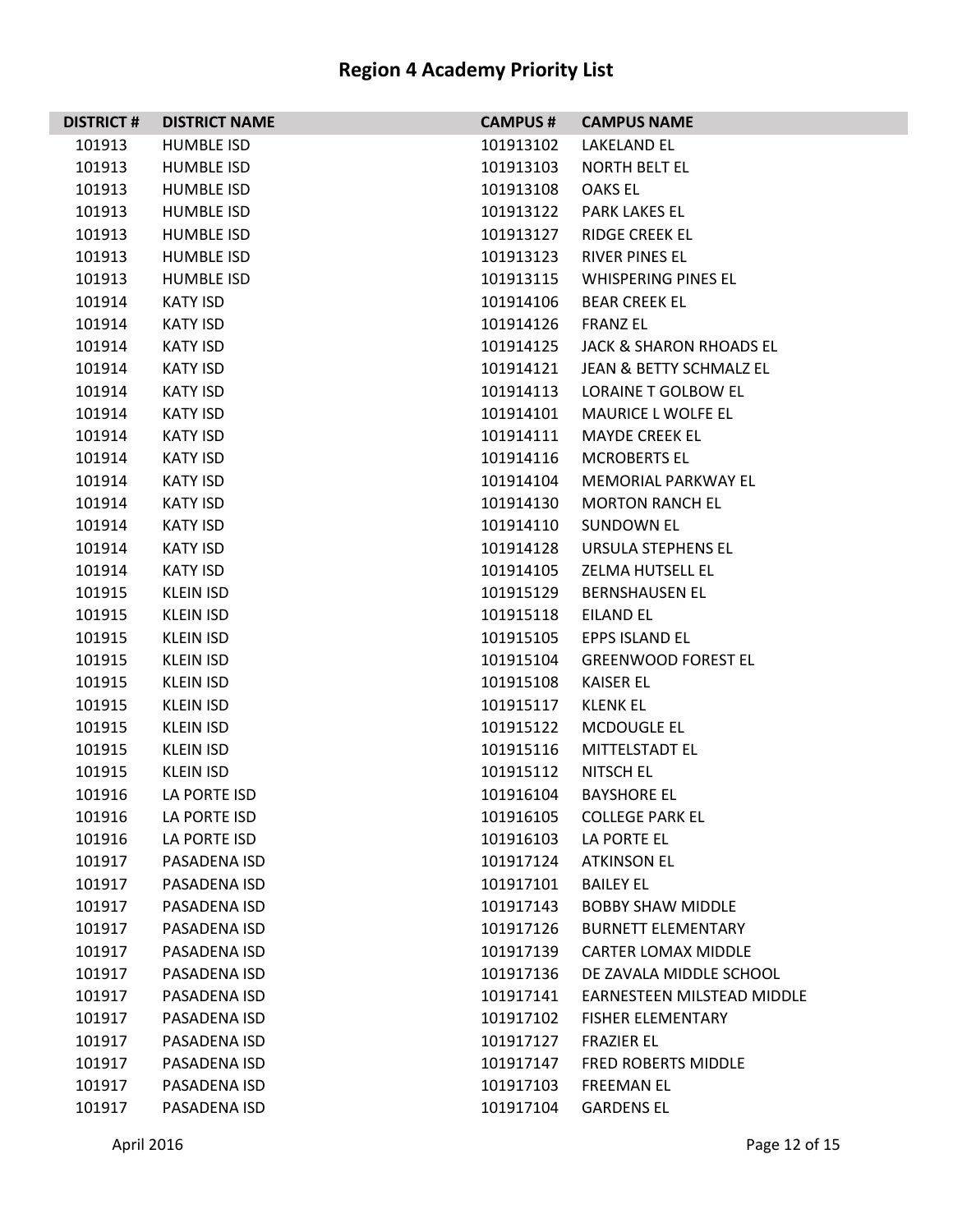| <b>DISTRICT#</b> | <b>DISTRICT NAME</b> | <b>CAMPUS#</b> | <b>CAMPUS NAME</b>               |
|------------------|----------------------|----------------|----------------------------------|
| 101917           | PASADENA ISD         | 101917105      | <b>GARFIELD EL</b>               |
| 101917           | PASADENA ISD         | 101917106      | <b>GENOA EL</b>                  |
| 101917           | PASADENA ISD         | 101917107      | <b>GOLDEN ACRES EL</b>           |
| 101917           | PASADENA ISD         | 101917125      | <b>JENSEN EL</b>                 |
| 101917           | PASADENA ISD         | 101917109      | <b>JESSUP EL</b>                 |
| 101917           | PASADENA ISD         | 101917144      | <b>KELLER MIDDLE</b>             |
| 101917           | PASADENA ISD         | 101917110      | <b>KRUSE EL</b>                  |
| 101917           | PASADENA ISD         | 101917116      | L F SMITH ELEMENTARY             |
| 101917           | PASADENA ISD         | 101917137      | LAURA WELCH BUSH EL              |
| 101917           | PASADENA ISD         | 101917117      | MAE SMYTHE EL                    |
| 101917           | PASADENA ISD         | 101917145      | <b>MARSHALL KENDRICK MIDDLE</b>  |
| 101917           | PASADENA ISD         | 101917134      | <b>MATTHYS EL</b>                |
| 101917           | PASADENA ISD         | 101917122      | <b>MCMASTERS EL</b>              |
| 101917           | PASADENA ISD         | 101917111      | <b>MEADOR ELEMENTARY</b>         |
| 101917           | PASADENA ISD         | 101917140      | <b>MELILLO MIDDLE</b>            |
| 101917           | PASADENA ISD         | 101917129      | MOORE EL                         |
| 101917           | PASADENA ISD         | 101917133      | <b>MORALES ELEMENTARY</b>        |
| 101917           | PASADENA ISD         | 101917135      | <b>MORRIS MIDDLE</b>             |
| 101917           | PASADENA ISD         | 101917112      | <b>PARKS EL</b>                  |
| 101917           | PASADENA ISD         | 101917108      | PEARL HALL EL                    |
| 101917           | PASADENA ISD         | 101917113      | POMEROY EL                       |
| 101917           | PASADENA ISD         | 101917114      | <b>RED BLUFF EL</b>              |
| 101917           | PASADENA ISD         | 101917115      | <b>RICHEY EL</b>                 |
| 101917           | PASADENA ISD         | 101917142      | RICK SCHNEIDER MIDDLE            |
| 101917           | PASADENA ISD         | 101917138      | <b>SOUTH BELT EL</b>             |
| 101917           | PASADENA ISD         | 101917118      | <b>SOUTH HOUSTON EL</b>          |
| 101917           | PASADENA ISD         | 101917119      | <b>SOUTH SHAVER EL</b>           |
| 101917           | PASADENA ISD         | 101917131      | <b>SPARKS ELEMENTARY</b>         |
| 101917           | PASADENA ISD         | 101917123      | <b>STUCHBERY EL</b>              |
| 101917           | PASADENA ISD         | 101917128      | <b>TEAGUE EL</b>                 |
| 101917           | PASADENA ISD         | 101917055      | THE SUMMIT (INTERMEDIATE)        |
| 101917           | PASADENA ISD         | 101917120      | <b>WILLIAMS ELEMENTARY</b>       |
| 101917           | PASADENA ISD         | 101917130      | YOUNG EL                         |
| 101919           | <b>SPRING ISD</b>    | 101919109      | <b>ANDERSON EL</b>               |
| 101919           | <b>SPRING ISD</b>    | 101919102      | <b>BAMMEL EL</b>                 |
| 101919           | <b>SPRING ISD</b>    | 101919112      | <b>BENEKE EL</b>                 |
| 101919           | <b>SPRING ISD</b>    | 101919124      | <b>CAROLEE BOOKER ELEMENTARY</b> |
| 101919           | <b>SPRING ISD</b>    | 101919119      | <b>CHET BURCHETT EL</b>          |
| 101919           | <b>SPRING ISD</b>    | 101919116      | <b>CLARK INT</b>                 |
| 101919           | <b>SPRING ISD</b>    | 101919129      | <b>CLARK PRI</b>                 |
| 101919           | <b>SPRING ISD</b>    | 101919114      | <b>DELORAS E THOMPSON EL</b>     |
| 101919           | <b>SPRING ISD</b>    | 101919123      | DONNA LEWIS EL                   |
| 101919           | <b>SPRING ISD</b>    | 101919121      | <b>GINGER MCNABB EL</b>          |
| 101919           | <b>SPRING ISD</b>    | 101919128      | <b>GLORIA MARSHALL EL</b>        |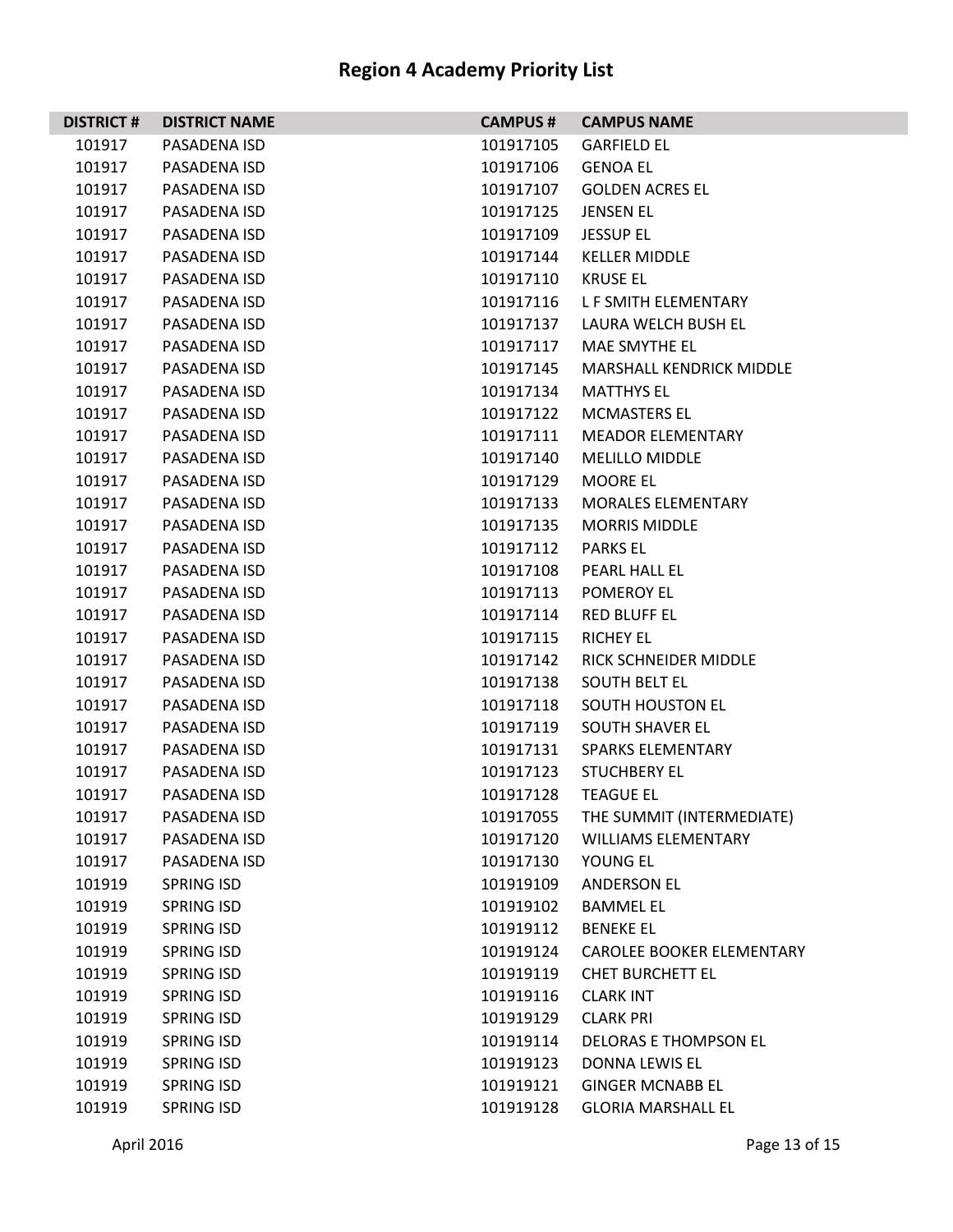| <b>DISTRICT#</b> | <b>DISTRICT NAME</b>     | <b>CAMPUS#</b> | <b>CAMPUS NAME</b>                |
|------------------|--------------------------|----------------|-----------------------------------|
| 101919           | <b>SPRING ISD</b>        | 101919127      | <b>HELEN MAJOR EL</b>             |
| 101919           | <b>SPRING ISD</b>        | 101919115      | <b>HERITAGE EL</b>                |
| 101919           | <b>SPRING ISD</b>        | 101919125      | <b>HOYLAND EL</b>                 |
| 101919           | <b>SPRING ISD</b>        | 101919110      | <b>JOAN LINK EL</b>               |
| 101919           | SPRING ISD               | 101919104      | JOHN WINSHIP EL                   |
| 101919           | <b>SPRING ISD</b>        | 101919106      | <b>MEYER EL</b>                   |
| 101919           | <b>SPRING ISD</b>        | 101919107      | MILDRED JENKINS EL                |
| 101919           | <b>SPRING ISD</b>        | 101919120      | <b>MILTON COOPER EL</b>           |
| 101919           | SPRING ISD               | 101919122      | <b>NORTHGATE EL</b>               |
| 101919           | SPRING ISD               | 101919105      | PAT REYNOLDS EL                   |
| 101919           | <b>SPRING ISD</b>        | 101919108      | PEARL M HIRSCH EL                 |
| 101919           | SPRING ISD               | 101919103      | PONDEROSA EL                      |
| 101919           | <b>SPRING ISD</b>        | 101919126      | RALPH EICKENROHT EL               |
| 101919           | SPRING ISD               | 101919117      | SALYERS EL                        |
| 101919           | <b>SPRING ISD</b>        | 101919111      | SMITH EL                          |
| 101920           | <b>SPRING BRANCH ISD</b> | 101920101      | BENDWOOD SCHOOL                   |
| 101920           | <b>SPRING BRANCH ISD</b> | 101920126      | <b>BUFFALO CREEK EL</b>           |
| 101920           | <b>SPRING BRANCH ISD</b> | 101920124      | <b>CEDAR BROOK EL</b>             |
| 101920           | <b>SPRING BRANCH ISD</b> | 101920103      | <b>EDGEWOOD EL</b>                |
| 101920           | <b>SPRING BRANCH ISD</b> | 101920105      | <b>HOLLIBROOK EL</b>              |
| 101920           | <b>SPRING BRANCH ISD</b> | 101920106      | <b>HOUSMAN EL</b>                 |
| 101920           | SPRING BRANCH ISD        | 101920110      | PINE SHADOWS EL                   |
| 101920           | <b>SPRING BRANCH ISD</b> | 101920111      | <b>RIDGECREST EL</b>              |
| 101920           | <b>SPRING BRANCH ISD</b> | 101920113      | SHADOW OAKS EL                    |
| 101920           | <b>SPRING BRANCH ISD</b> | 101920119      | SHERWOOD EL                       |
| 101920           | <b>SPRING BRANCH ISD</b> | 101920114      | <b>SPRING BRANCH EL</b>           |
| 101920           | <b>SPRING BRANCH ISD</b> | 101920120      | SPRING SHADOW EL                  |
| 101920           | <b>SPRING BRANCH ISD</b> | 101920122      | <b>TERRACE EL</b>                 |
| 101920           | <b>SPRING BRANCH ISD</b> | 101920131      | THE BEAR BLVD SCHOOL              |
| 101920           | <b>SPRING BRANCH ISD</b> | 101920123      | THORNWOOD EL                      |
| 101920           | SPRING BRANCH ISD        | 101920125      | TREASURE FOREST EL                |
| 101920           | <b>SPRING BRANCH ISD</b> | 101920116      | <b>WESTWOOD EL</b>                |
| 101920           | <b>SPRING BRANCH ISD</b> | 101920117      | <b>WOODVIEW EL</b>                |
| 101921           | <b>TOMBALL ISD</b>       | 101921108      | <b>TOMBALL EL</b>                 |
| 101924           | SHELDON ISD              | 101924111      | <b>GARRETT EL</b>                 |
| 101924           | <b>SHELDON ISD</b>       | 101924109      | H M CARROLL EL                    |
| 101924           | <b>SHELDON ISD</b>       | 101924104      | L E MONAHAN EL                    |
| 101924           | <b>SHELDON ISD</b>       | 101924102      | ROYALWOOD EL                      |
| 101924           | SHELDON ISD              | 101924110      | SHELDON EARLY CHILDHOOD ACADEMY   |
| 101924           | SHELDON ISD              | 101924108      | SHELDON EL                        |
| 101924           | SHELDON ISD              | 101924107      | STEPHANIE CRAVENS EARLY CHILDHOOD |
| 146901           | <b>CLEVELAND ISD</b>     | 146901104      | <b>EASTSIDE EL</b>                |
| 146901           | <b>CLEVELAND ISD</b>     | 146901102      | <b>NORTHSIDE EL</b>               |
| 146901           | <b>CLEVELAND ISD</b>     | 146901103      | <b>SOUTHSIDE PRI</b>              |

L